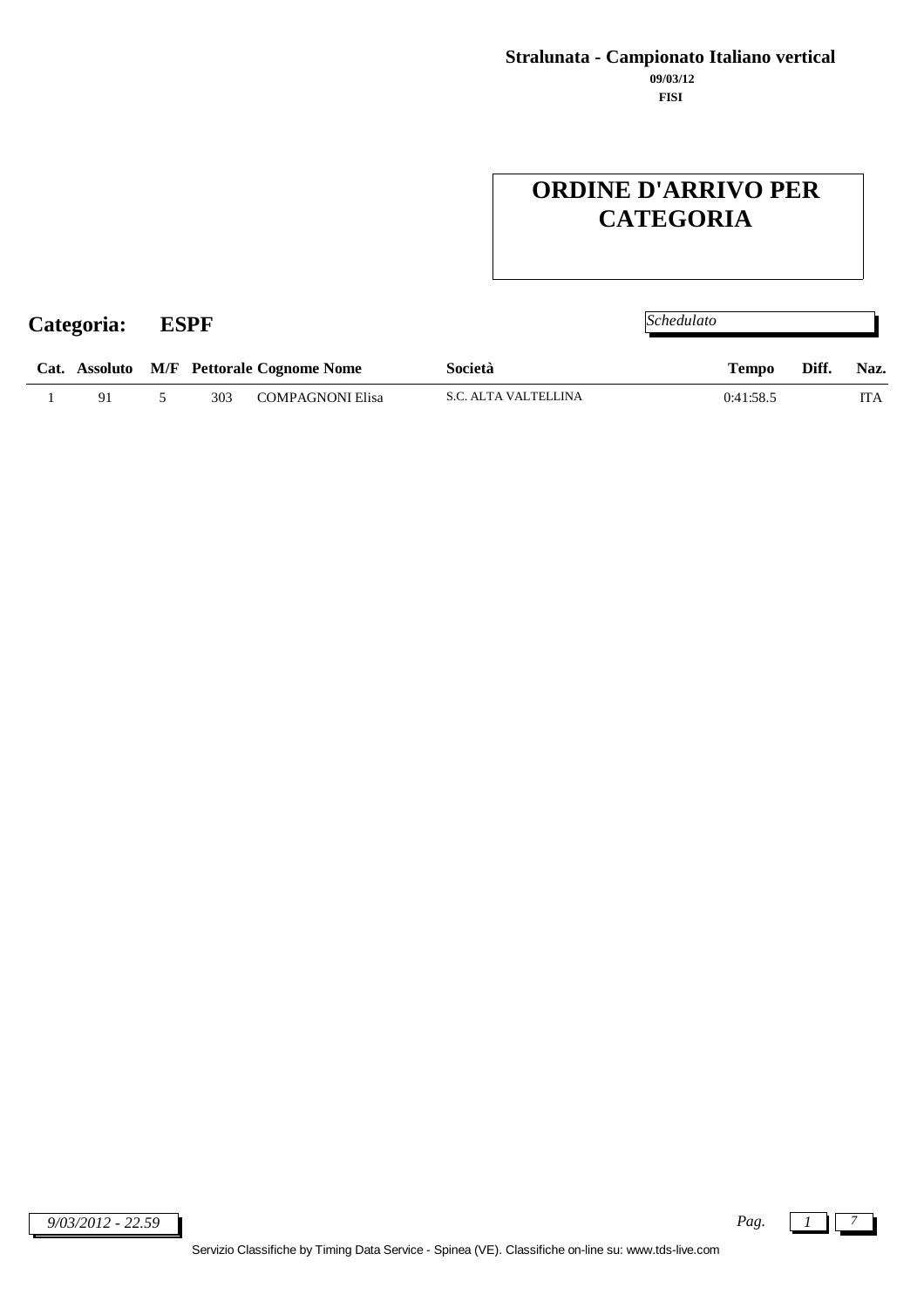### **Categoria: ESPM**

|                | Cat. Assoluto |    |    | <b>M/F</b> Pettorale Cognome Nome | Società                     | <b>Tempo</b> | Diff.     | Naz.       |
|----------------|---------------|----|----|-----------------------------------|-----------------------------|--------------|-----------|------------|
|                | 5             | 5  | 10 | <b>BOSCACCI Michele</b>           | POL. ALBOSAGGIA             | 0:31:06.7    |           | <b>ITA</b> |
| $\overline{c}$ | $\mathcal{I}$ |    | 6  | <b>ANTONIOLI Robert</b>           | <b>S.C. ALTA VALTELLINA</b> | 0:31:35.1    | 0:00:29.0 | <b>ITA</b> |
| 3              | 14            | 14 | 42 | PIERANTONI Davide                 | <b>SCI CAI SCHIO</b>        | 0:32:53.9    | 0:01:47.0 | <b>ITA</b> |
| 4              | 18            | 18 | 37 | <b>BIGNOTTI Matteo</b>            | <b>S.C. ALTA VALTELLINA</b> | 0:33:34.5    | 0:02:28.0 | <b>ITA</b> |
| 5              | 19            | 19 | 36 | <b>BARAZZUOL Filippo</b>          | <b>TEAM NUOVI TRAGUARDI</b> | 0:33:50.4    | 0:02:44.0 | <b>ITA</b> |
| 6              | 31            | 31 | 57 | POLI Paolo                        | S.C. VALGANDINO             | 0:35:40.0    | 0:04:34.0 | <b>ITA</b> |
| 7              | 47            | 46 | 38 | <b>BONETTI Stefano</b>            | S.C. ALTA VALTELLINA        | 0:37:10.9    | 0:06:04.0 | <b>ITA</b> |
| 8              | 65            | 62 | 78 | DELL'ANDRINO Walter               | <b>ASD LANZADA</b>          | 0:39:31.1    | 0:08:25.0 | <b>ITA</b> |
| 9              | 73            | 70 | 75 | <b>SCHENATTI Matteo</b>           | <b>ASD LANZADA</b>          | 0:40:07.2    | 0:09:01.0 | <b>ITA</b> |
| 10             | 94            | 89 | 39 | <b>SALVADORI Luca</b>             | <b>S.C. ALTA VALTELLINA</b> | 0:42:31.9    | 0:11:25.0 | <b>ITA</b> |
| 11             | 105           | 99 | 16 | <b>MARTINELLI Alessandro</b>      | <b>S.C. VALTARTANO ASD</b>  | 0:44:27.5    | 0:13:21.0 | <b>ITA</b> |

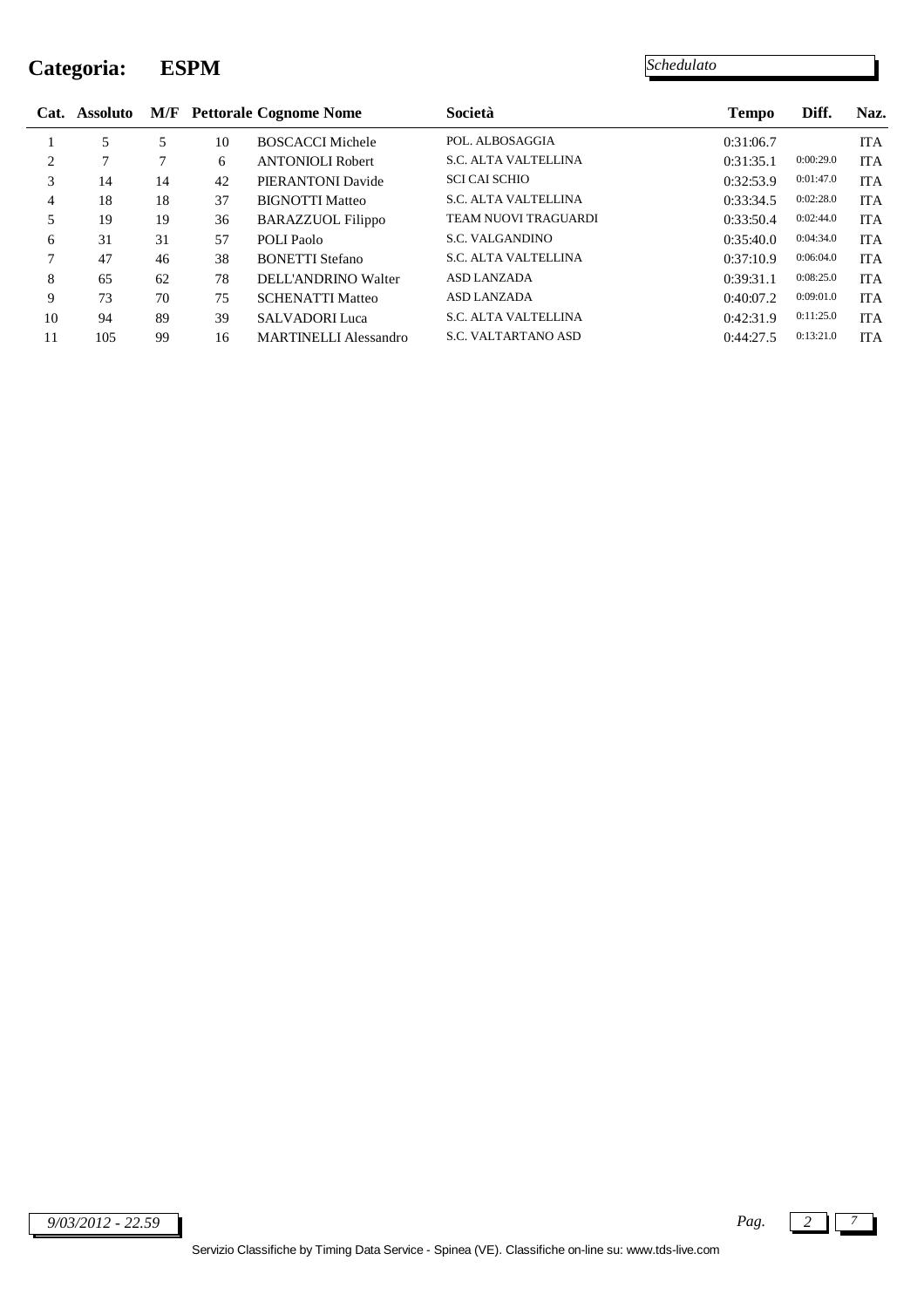### **Categoria: MASF**

|     |    |     | Cat. Assoluto M/F Pettorale Cognome Nome | Società                 | <b>Tempo</b> | Diff.     | Naz.       |
|-----|----|-----|------------------------------------------|-------------------------|--------------|-----------|------------|
| 114 | 12 | 309 | <b>CLERICI Miriam</b>                    | S.C. SONDALO            | 0:56:13.1    |           | <b>ITA</b> |
| 115 | 13 | 316 | <b>BONAITI Silvana</b>                   | S.C. VALSERIANA ASD     | 0.56:40.0    | 0:00:27.0 | <b>ITA</b> |
| 117 | 14 | 311 | VEDOVELLI Paola                          | <b>S.C. BRENTA TEAM</b> | 1:09:51.9    | 0:13:38.0 | <b>ITA</b> |

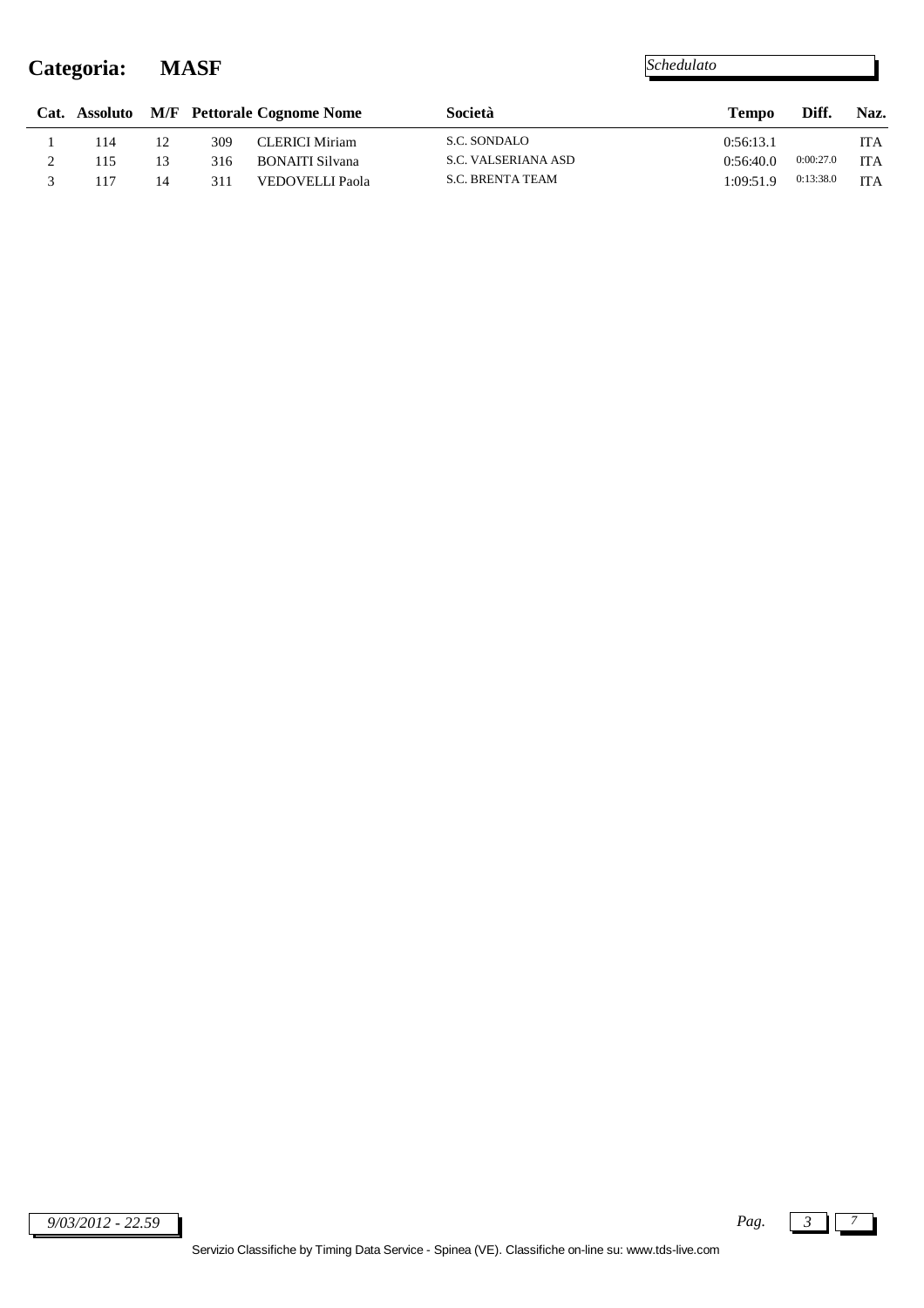### **Categoria: MASM**

|                | Cat. Assoluto |     |     | <b>M/F</b> Pettorale Cognome Nome | Società                          | <b>Tempo</b> | Diff.     | Naz.       |
|----------------|---------------|-----|-----|-----------------------------------|----------------------------------|--------------|-----------|------------|
| 1              | 22            | 22  | 125 | <b>BERNINI</b> Angelo             | <b>GAV VERTOVA</b>               | 0:34:13.2    |           | ITA        |
| $\overline{2}$ | 26            | 26  | 77  | <b>VANOTTI Enzo</b>               | ASD LANZADA                      | 0:34:58.6    | 0:00:45.0 | <b>ITA</b> |
| 3              | 32            | 32  | 34  | <b>CAMPESTRINI Camillo</b>        | S.C. CIMA DODICI ASD             | 0:35:43.0    | 0:01:30.0 | ITA        |
| $\overline{4}$ | 36            | 36  | 25  | <b>FRANZINI Fabrizio</b>          | S.C. SONDALO                     | 0:35:53.6    | 0:01:40.0 | <b>ITA</b> |
| 5              | 39            | 39  | 103 | PASINETTI Germano                 | S.C. UGOLINI SKIALP VALLI BRESCI | 0:36:21.0    | 0:02:08.0 | <b>ITA</b> |
| 6              | 42            | 41  | 83  | <b>FILISETTI Carlo</b>            | S.C. 13 CLUSONE                  | 0:36:46.4    | 0:02:33.0 | <b>ITA</b> |
| 7              | 44            | 43  | 107 | <b>TOGNI</b> Livio                | ADAMELLO SKI TEAM                | 0:36:55.8    | 0:02:42.0 | ITA        |
| 8              | 45            | 44  | 82  | <b>LANZI</b> Giuseppe             | POL. ALBOSAGGIA                  | 0:36:57.0    | 0:02:44.0 | ITA        |
| 9              | 53            | 50  | 117 | <b>GUZZA Alfio</b>                | ADAMELLO SKI TEAM                | 0:37:59.0    | 0:03:46.0 | <b>ITA</b> |
| 10             | 57            | 54  | 70  | <b>ROMERI</b> Fiorenzo            | POL. ALBOSAGGIA                  | 0:38:22.5    | 0:04:09.0 | <b>ITA</b> |
| 11             | 63            | 60  | 101 | <b>GOTTARDI</b> Luciano Renato    | S.C. VALTARTANO ASD              | 0:39:15.1    | 0:05:02.0 | <b>ITA</b> |
| 12             | 67            | 64  | 23  | <b>TOMASONI Umberto</b>           | S.C. PRESOLANA MONTE PORA        | 0:39:41.7    | 0:05:28.0 | <b>ITA</b> |
| 13             | 68            | 65  | 85  | TRUSSARDI Giannino                | S.C. 13 CLUSONE                  | 0:39:45.8    | 0:05:32.0 | ITA        |
| 14             | 70            | 67  | 63  | <b>CANTONI Aldo</b>               | POL. ALBOSAGGIA                  | 0:39:53.2    | 0:05:40.0 | <b>ITA</b> |
| 15             | 71            | 68  | 62  | <b>MARCONI</b> Andrea             | POL. ALBOSAGGIA                  | 0:39:53.2    | 0:05:40.0 | <b>ITA</b> |
| 16             | 77            | 74  | 64  | PROH Rudy                         | POL. ALBOSAGGIA                  | 0:40:23.3    | 0:06:10.0 | <b>ITA</b> |
| 17             | 78            | 75  | 115 | <b>BETTINESCHI Natale</b>         | ADAMELLO SKI TEAM                | 0:40:27.3    | 0:06:14.0 | <b>ITA</b> |
| 18             | 82            | 79  | 102 | SALVADORI Mauro                   | S.C. UGOLINI SKIALP VALLI BRESCI | 0:41:17.9    | 0:07:04.0 | <b>ITA</b> |
| 19             | 88            | 84  | 89  | <b>GERNA Mario</b>                | <b>SCI CAI SONDRIO</b>           | 0:41:44.8    | 0:07:31.0 | <b>ITA</b> |
| 20             | 89            | 85  | 48  | LIGARI Armando                    | ASS. SPORTIVA PREMANA            | 0:41:46.0    | 0:07:33.0 | <b>ITA</b> |
| 21             | 99            | 94  | 61  | <b>VITALINI</b> Ermanno           | POL. ALBOSAGGIA                  | 0:43:17.0    | 0:09:04.0 | <b>ITA</b> |
| 22             | 104           | 98  | 72  | <b>GRASSI</b> Luciano             | POL. ALBOSAGGIA                  | 0:44:13.9    | 0:10:00.0 | <b>ITA</b> |
| 23             | 108           | 100 | 40  | DI DATO Antonio                   | S.C. SCOPELLO FONDO ASD          | 0:46:54.8    | 0:12:41.0 | <b>ITA</b> |
| 24             | 109           | 101 | 65  | PIASINI Dario                     | POL. ALBOSAGGIA                  | 0:47:19.3    | 0:13:06.0 | <b>ITA</b> |
| 25             | 116           | 103 | 91  | <b>BALDASSARRI Mauro</b>          | <b>S.C. BRENTA TEAM</b>          | 1:08:11.1    | 0:33:58.0 | <b>ITA</b> |
|                |               |     |     |                                   |                                  |              |           |            |

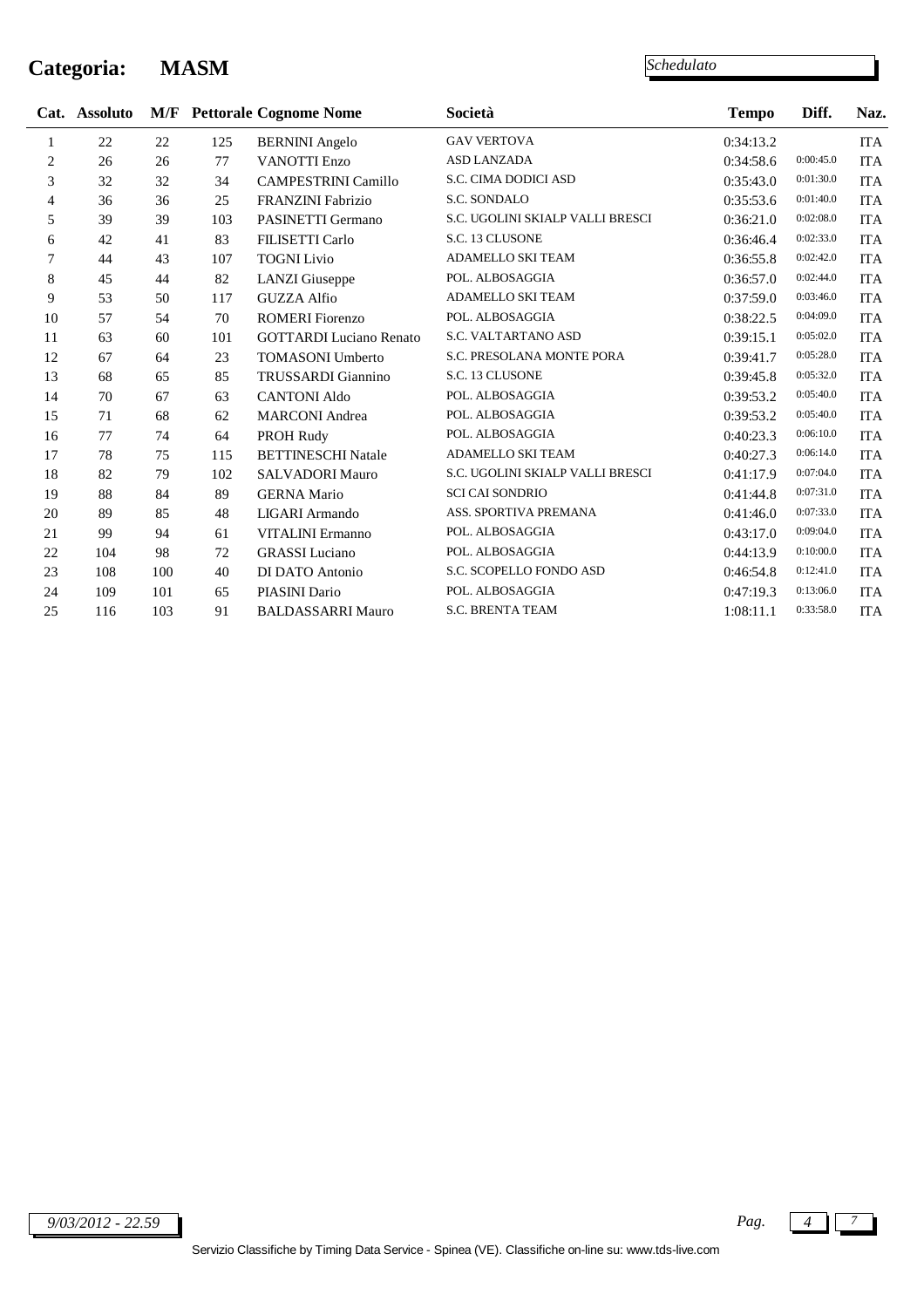### **Categoria: SENF**

|    | Cat. Assoluto |    |     | <b>M/F</b> Pettorale Cognome Nome | <b>Società</b>                      | <b>Tempo</b> | Diff.     | Naz.       |
|----|---------------|----|-----|-----------------------------------|-------------------------------------|--------------|-----------|------------|
|    | 40            |    | 302 | PEDRANZINI Roberta                | <b>S.C. ALTA VALTELLINA</b>         | 0:36:25.2    |           | <b>ITA</b> |
| 2  | 49            | 2  | 304 | PELLISSIER Gloriana               | <b>CENTRO SPORTIVO ESERCITO COU</b> | 0:37:13.6    | 0:00:48.0 | <b>ITA</b> |
| 3  | 51            | 3  | 301 | <b>MARTINELLI Francesca</b>       | <b>S.C. ALTA VALTELLINA</b>         | 0:37:24.2    | 0:00:59.0 | <b>ITA</b> |
| 4  | 86            | 4  | 312 | NICOLINI Elena                    | <b>S.C. BRENTA TEAM</b>             | 0:41:31.6    | 0:05:06.0 | <b>ITA</b> |
| 5  | 100           | 6  | 314 | <b>MORASCHINELI Maria Lucia</b>   | <b>S.C. VALTARTANO ASD</b>          | 0:43:40.4    | 0:07:15.0 | <b>ITA</b> |
| 6  | 106           |    | 313 | <b>FRIGIERE</b> Stephanie         | <b>S.C. VALTARTANO ASD</b>          | 0:45:23.8    | 0:08:58.0 | <b>ITA</b> |
|    | 107           | 8  | 315 | PIGANZOLI Serena                  | <b>S.C. VALTARTANO ASD</b>          | 0:45:49.7    | 0:09:24.0 | <b>ITA</b> |
| 8  | 110           | 9  | 310 | <b>GUERRINI</b> Arianna           | POL. ALBOSAGGIA                     | 0:50:05.7    | 0:13:40.0 | <b>ITA</b> |
| 9  | 111           | 10 | 308 | <b>FAIFER Chiara</b>              | S.C. SONDALO                        | 0:50:57.1    | 0:14:32.0 | <b>ITA</b> |
| 10 | 112           | 11 | 306 | POLITO Sabrina                    | <b>KINOMANA ASD</b>                 | 0:51:13.5    | 0:14:48.0 | <b>ITA</b> |

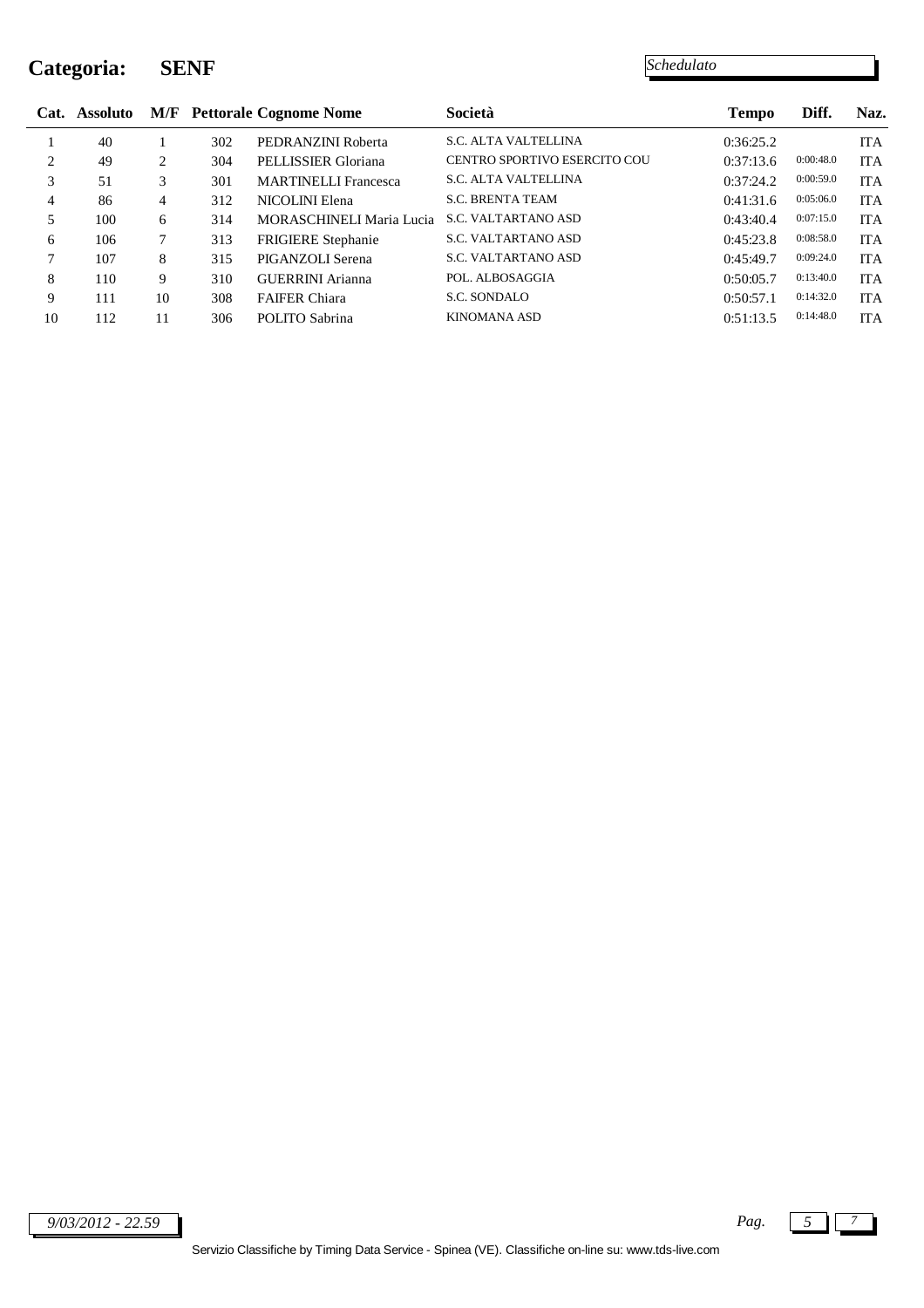### **Categoria: SENM**

*Schedulato*

|                |              |                |                | Cat. Assoluto M/F Pettorale Cognome Nome | Società                       | <b>Tempo</b> | Diff.     | Naz.       |
|----------------|--------------|----------------|----------------|------------------------------------------|-------------------------------|--------------|-----------|------------|
| $\mathbf{1}$   | $\mathbf{1}$ | $\mathbf{1}$   | 5              | HOLZKNECHT Lorenzo                       | S.C. ALTA VALTELLINA          | 0:30:24.0    |           | <b>ITA</b> |
| $\overline{c}$ | 2            | 2              | 55             | <b>LANFRANCHI Pietro</b>                 | S.C. VALGANDINO               | 0:30:35.2    | 0:00:11.0 | <b>ITA</b> |
| 3              | 3            | 3              | 13             | PIVK Tadei                               | U.S. ALDO MORO ASD            | 0:30:42.7    | 0:00:18.0 | <b>ITA</b> |
| 4              | 4            | $\overline{4}$ | $\mathbf{1}$   | REICHEGGER Manfred                       | CENTRO SPORTIVO ESERCITO COU  | 0:30:51.1    | 0:00:27.0 | <b>ITA</b> |
| 5              | 6            | 6              | 3              | <b>BRUNOD</b> Dennis                     | POL. DILETTANTISTICA MONT AVI | 0:31:16.4    | 0:00:52.0 | <b>ITA</b> |
| 6              | 8            | 8              | 7              | <b>TRENTO Denis</b>                      | CENTRO SPORTIVO ESERCITO COU  | 0:31:50.8    | 0:01:26.0 | <b>ITA</b> |
| 7              | 9            | 9              | $\overline{c}$ | <b>EYDALLIN Matteo</b>                   | CENTRO SPORTIVO ESERCITO COU  | 0:32:00.7    | 0:01:36.0 | <b>ITA</b> |
| $\,$ 8 $\,$    | 10           | 10             | 14             | PEDRINI Daniele                          | S.C. ALTA VALTELLINA          | 0:32:01.4    | 0:01:37.0 | <b>ITA</b> |
| 9              | 11           | 11             | 24             | <b>FOLLADOR Alessandro</b>               | S.C. DOLOMITI SKI-ALP         | 0:32:03.3    | 0:01:39.0 | <b>ITA</b> |
| 10             | 12           | 12             | 4              | <b>ANTONIOLI Daniel</b>                  | CENTRO SPORTIVO ESERCITO COU  | 0:32:31.1    | 0:02:07.0 | <b>ITA</b> |
| 11             | 13           | 13             | 93             | <b>GALIZZI</b> Davide                    | <b>S.C. BRENTA TEAM</b>       | 0:32:32.7    | 0:02:08.0 | <b>ITA</b> |
| 12             | 15           | 15             | 58             | <b>BAZZANA Fabio</b>                     | S.C. VALGANDINO               | 0:33:00.1    | 0:02:36.0 | <b>ITA</b> |
| 13             | 16           | 16             | 119            | CAPPELLETTI Daniele                      | ADAMELLO SKI TEAM             | 0:33:02.5    | 0:02:38.0 | <b>ITA</b> |
| 14             | 17           | 17             | 11             | <b>BOSCACCI</b> Graziano                 | POL. ALBOSAGGIA               | 0:33:03.3    | 0:02:39.0 | <b>ITA</b> |
| 15             | 20           | 20             | 87             | <b>BARTOLI Fabrizio</b>                  |                               | 0:33:55.2    | 0:03:31.0 | <b>ITA</b> |
| 16             | 21           | 21             | 21             | <b>BASOLO</b> Andrea                     | S.C. COURMAYEUR MONTE BIANC   | 0:34:02.5    | 0:03:38.0 | <b>ITA</b> |
| 17             | 23           | 23             | 12             | <b>MORIONDO Paolo</b>                    | S.C. VALTARTANO ASD           | 0:34:20.4    | 0:03:56.0 | <b>ITA</b> |
| 18             | 24           | 24             | 19             | <b>ANTONELLI Roberto</b>                 | ASD GS ALTITUDE               | 0:34:46.5    | 0:04:22.0 | <b>ITA</b> |
| 19             | 25           | 25             | 27             | ROSSATTI Stefano                         | S.C. SONDALO                  | 0:34:51.5    | 0:04:27.0 | <b>ITA</b> |
| $20\,$         | 27           | 27             | 53             | <b>MEIZINGER Paolo</b>                   | U.S. ALDO MORO ASD            | 0:35:04.7    | 0:04:40.0 | <b>ITA</b> |
| 21             | 28           | $28\,$         | 118            | <b>STERLI Mario</b>                      | ADAMELLO SKI TEAM             | 0:35:09.5    | 0:04:45.0 | <b>ITA</b> |
| 22             | 29           | 29             | 22             | <b>CINESI Michel</b>                     | S.C. PRESOLANA MONTE PORA     | 0:35:15.0    | 0:04:51.0 | <b>ITA</b> |
| 23             | 30           | 30             | 79             | NEGRINI Fabio                            | ASD LANZADA                   | 0:35:19.6    | 0:04:55.0 | <b>ITA</b> |
| 24             | 33           | 33             | 54             | CORLAZZOLI Angelo                        | S.C. VALGANDINO               | 0:35:44.0    | 0:05:20.0 | <b>ITA</b> |
| 25             | 34           | 34             | 52             | MOROGUTTI Gionni                         | U.S. ALDO MORO ASD            | 0:35:50.7    | 0:05:26.0 | <b>ITA</b> |
| 26             | 35           | 35             | $80\,$         | <b>NEGRINI Mirco</b>                     | ASD LANZADA                   | 0:35:53.2    | 0:05:29.0 | <b>ITA</b> |
| 27             | 37           | 37             | 74             | PEDROTTI Ugo                             | <b>ASD LANZADA</b>            | 0:35:55.5    | 0:05:31.0 | <b>ITA</b> |
| $28\,$         | 38           | 38             | 60             | ROMERI Michele                           | POL. ALBOSAGGIA               | 0:35:59.9    | 0:05:35.0 | <b>ITA</b> |
| 29             | 41           | 40             | 126            | <b>COLOMBINI</b> Giorgio                 | POL. ALBOSAGGIA               | 0:36:45.4    | 0:06:21.0 | <b>ITA</b> |
| 30             | 43           | 42             | 106            | <b>RICCARDI</b> Cristian                 | SNOWALP ALTA VALLE SERIANA A  | 0:36:46.9    | 0:06:22.0 | <b>ITA</b> |
| 31             | 46           | 45             | 123            | <b>BONORIS Pietro</b>                    | SNOWALP ALTA VALLE SERIANA A  | 0:36:59.2    | 0:06:35.0 | <b>ITA</b> |
| 32             | 48           | 47             | 33             | <b>GEROSA</b> Piero                      | <b>SCI CAI SONDRIO</b>        | 0:37:12.0    | 0:06:48.0 | <b>ITA</b> |
| 33             | 50           | 48             | 28             | DE MARON Luca                            | S.C. SONDALO                  | 0:37:19.4    | 0:06:55.0 | <b>ITA</b> |
| 34             | 52           | 49             | 108            | <b>SANDRINI Riccardo</b>                 | ADAMELLO SKI TEAM             | 0:37:50.6    | 0:07:26.0 | <b>ITA</b> |
| 35             | 54           | 51             | 105            | <b>NEGRONI</b> Manuel                    | SNOWALP ALTA VALLE SERIANA A  | 0:38:17.0    | 0:07:53.0 | ITA        |
| 36             | 55           | 52             | 15             | <b>CONGIU Fabio</b>                      | S.C. VALTARTANO ASD           | 0:38:18.3    | 0:07:54.0 | ITA        |
| 37             | 56           | 53             | 26             | CAPITANI Dario Umberto                   | S.C. SONDALO                  | 0:38:19.4    | 0:07:55.0 | ITA        |
| 38             | 58           | 55             | 17             | CRISTINI Gianluca                        | POL. ALBOSAGGIA               | 0:38:24.8    | 0:08:00.0 | ITA        |
| 39             | 59           | 56             | 88             | <b>GEROSA</b> Alfonso                    | <b>SCI CAI SONDRIO</b>        | 0:38:25.8    | 0:08:01.0 | ITA        |
| $40\,$         | 60           | 57             | 69             | <b>BELTRAMINI Maurizio</b>               | POL. ALBOSAGGIA               | 0:38:46.0    | 0:08:22.0 | ITA        |
| 41             | 61           | 58             | 47             | <b>MAGNI</b> Alberto                     | ASS. SPORTIVA PREMANA         | 0:38:52.1    | 0:08:28.0 | <b>ITA</b> |
| 42             | 62           | 59             | 59             | <b>VENTURINI Paolo</b>                   | POL. ALBOSAGGIA               | 0:39:06.9    | 0:08:42.0 | <b>ITA</b> |
| 43             | 64           | 61             | 9              | <b>LENZI</b> Damiano                     | CENTRO SPORTIVO ESERCITO COU  | 0:39:19.0    | 0:08:55.0 | ITA        |
| 44             | 66           | 63             | 18             | <b>GHERARDI</b> Giuliano                 | <b>KINOMANA ASD</b>           | 0:39:37.1    | 0:09:13.0 | ITA        |
| 45             | 69           | 66             | 71             | <b>BELOTTI</b> Luciano                   | POL. ALBOSAGGIA               | 0:39:50.7    | 0:09:26.0 | <b>ITA</b> |
| 46             | 72           | 69             | 98             | PELLEGRINO Cristian                      | S.C. VALTARTANO ASD           | 0:40:05.2    | 0:09:41.0 | <b>ITA</b> |
| $47\,$         | 74           | 71             | 66             | <b>MATTIUSSI Fabio</b>                   | POL. ALBOSAGGIA               | 0:40:12.4    | 0:09:48.0 | ITA        |
| $\sqrt{48}$    | 75           | 72             | 67             | <b>RAMPONI</b> Tiziano                   | POL. ALBOSAGGIA               | 0:40:18.4    | 0:09:54.0 | ITA        |
| 49             | 76           | 73             | 46             | <b>GRIGI Marco</b>                       | ASS. SPORTIVA PREMANA         | 0:40:22.1    | 0:09:58.0 | ITA        |
| 50             | 79           | 76             | 45             | VAVASSORI Stefano                        | CIRCOLO SCIATORI MADESIMO     | 0:40:49.2    | 0:10:25.0 | <b>ITA</b> |
| 51             | 80           | 77             | 32             | CARISSIMI Guido                          | S.C. SONDALO                  | 0:41:06.9    | 0:10:42.0 | <b>ITA</b> |
| 52             | 81           | 78             | 96             | <b>MONDINI</b> Diego                     | S.C. BRENTA TEAM              | 0:41:14.3    | 0:10:50.0 | ITA        |
| 53             | 83           | 80             | 84             | <b>MATTI</b> Giovanni                    | S.C. 13 CLUSONE               | 0:41:19.0    | 0:10:55.0 | <b>ITA</b> |
| 54             | 84           | 81             | 29             | <b>SALIGARI Ezio</b>                     | S.C. SONDALO                  | 0:41:20.7    | 0:10:56.0 | ITA        |

*9/03/2012 - 22.59 Pag. 6 7*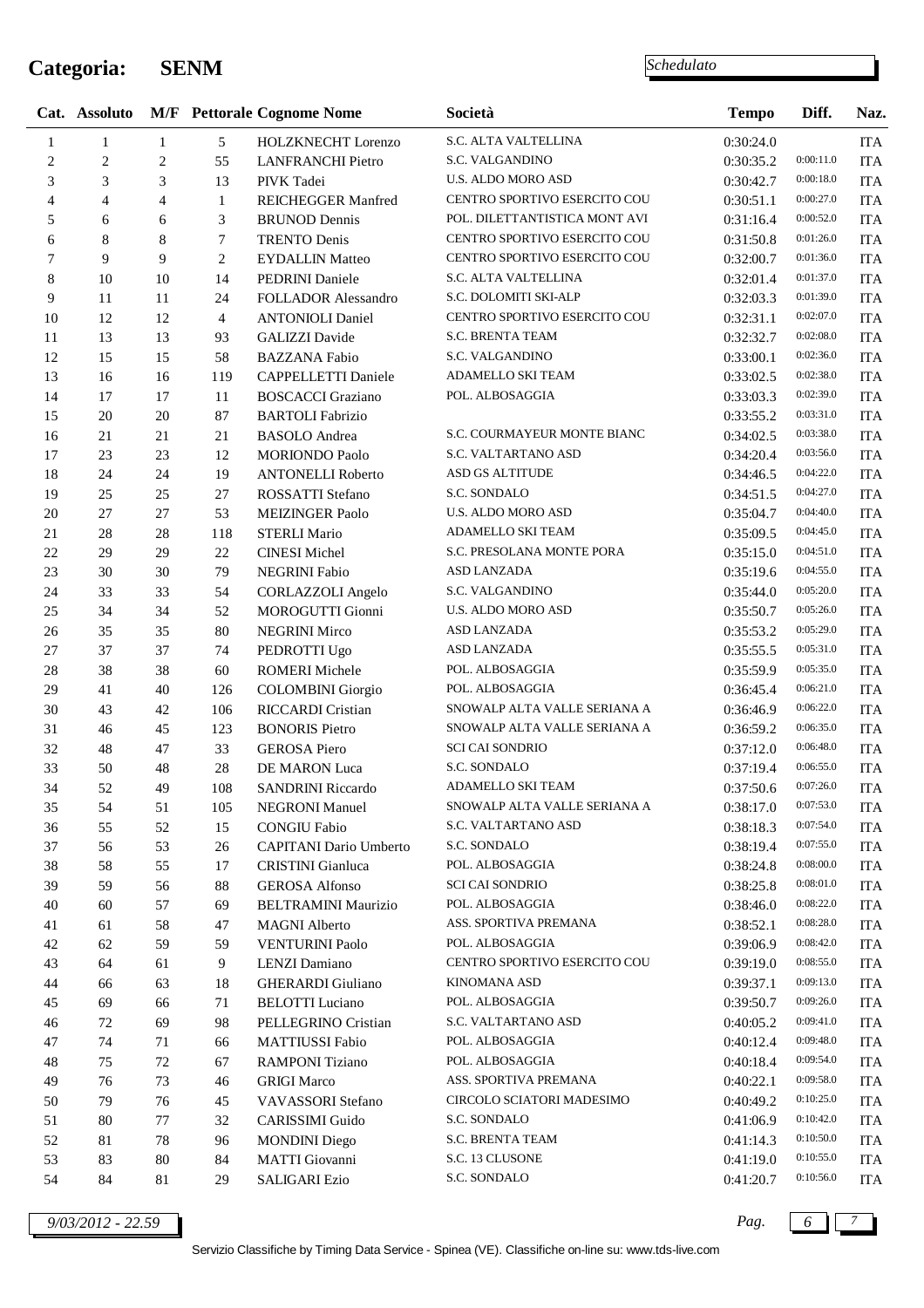### **Categoria: SENM**

*Schedulato*

|    | Cat. Assoluto | M/F |     | <b>Pettorale Cognome Nome</b> | Società                          | <b>Tempo</b> | Diff.     | Naz.       |
|----|---------------|-----|-----|-------------------------------|----------------------------------|--------------|-----------|------------|
| 55 | 85            | 82  | 68  | <b>VANOTTI Marco</b>          | POL. ALBOSAGGIA                  | 0:41:24.5    |           | <b>ITA</b> |
| 56 | 87            | 83  | 92  | DALDOSS Manuel                | <b>S.C. BRENTA TEAM</b>          | 0:41:40.3    | 0:00:16.0 | <b>ITA</b> |
| 57 | 90            | 86  | 127 | <b>MARTINOLI Marco</b>        | POL. ALBOSAGGIA                  | 0:41:52.2    | 0:00:28.0 | <b>ITA</b> |
| 58 | 92            | 87  | 90  | <b>GIANATTI Marco</b>         | <b>SCI CAI SONDRIO</b>           | 0:42:16.2    | 0:00:52.0 | <b>ITA</b> |
| 59 | 93            | 88  | 109 | <b>ANGELI Michele</b>         | <b>ADAMELLO SKI TEAM</b>         | 0:42:20.3    | 0:00:56.0 | <b>ITA</b> |
| 60 | 95            | 90  | 43  | <b>DONDIO</b> Massimo         | <b>U.S. CORNACCI</b>             | 0:42:34.2    | 0:01:10.0 | <b>ITA</b> |
| 61 | 96            | 91  | 124 | GUSMEROLI Corrado             | <b>S.C. VALTARTANO ASD</b>       | 0:42:50.4    | 0:01:26.0 | <b>ITA</b> |
| 62 | 97            | 92  | 73  | <b>SPINI</b> Gabriele         | POL. ALBOSAGGIA                  | 0:43:03.5    | 0:01:39.0 | <b>ITA</b> |
| 63 | 98            | 93  | 104 | <b>ARMANI</b> Remo            | S.C. UGOLINI SKIALP VALLI BRESCI | 0:43:08.2    | 0:01:44.0 | <b>ITA</b> |
| 64 | 101           | 95  | 49  | <b>POMONI</b> Diego           | ASS. SPORTIVA PREMANA            | 0:43:45.3    | 0:02:21.0 | <b>ITA</b> |
| 65 | 102           | 96  | 41  | <b>MARCON Stefano</b>         | <b>O.S.A. VALMADRERA</b>         | 0:44:01.3    | 0:02:37.0 | <b>ITA</b> |
| 66 | 103           | 97  | 20  | <b>ARRIGONI Alessio</b>       | <b>SCI CLUB BOLETTO</b>          | 0:44:01.6    | 0:02:37.0 | <b>ITA</b> |
| 67 | 113           | 102 | 99  | ROBBA Pierangelo              | <b>S.C. VALTARTANO ASD</b>       | 0:51:36.5    | 0:10:12.0 | <b>ITA</b> |

*9/03/2012 - 22.59 Pag. 7 7*

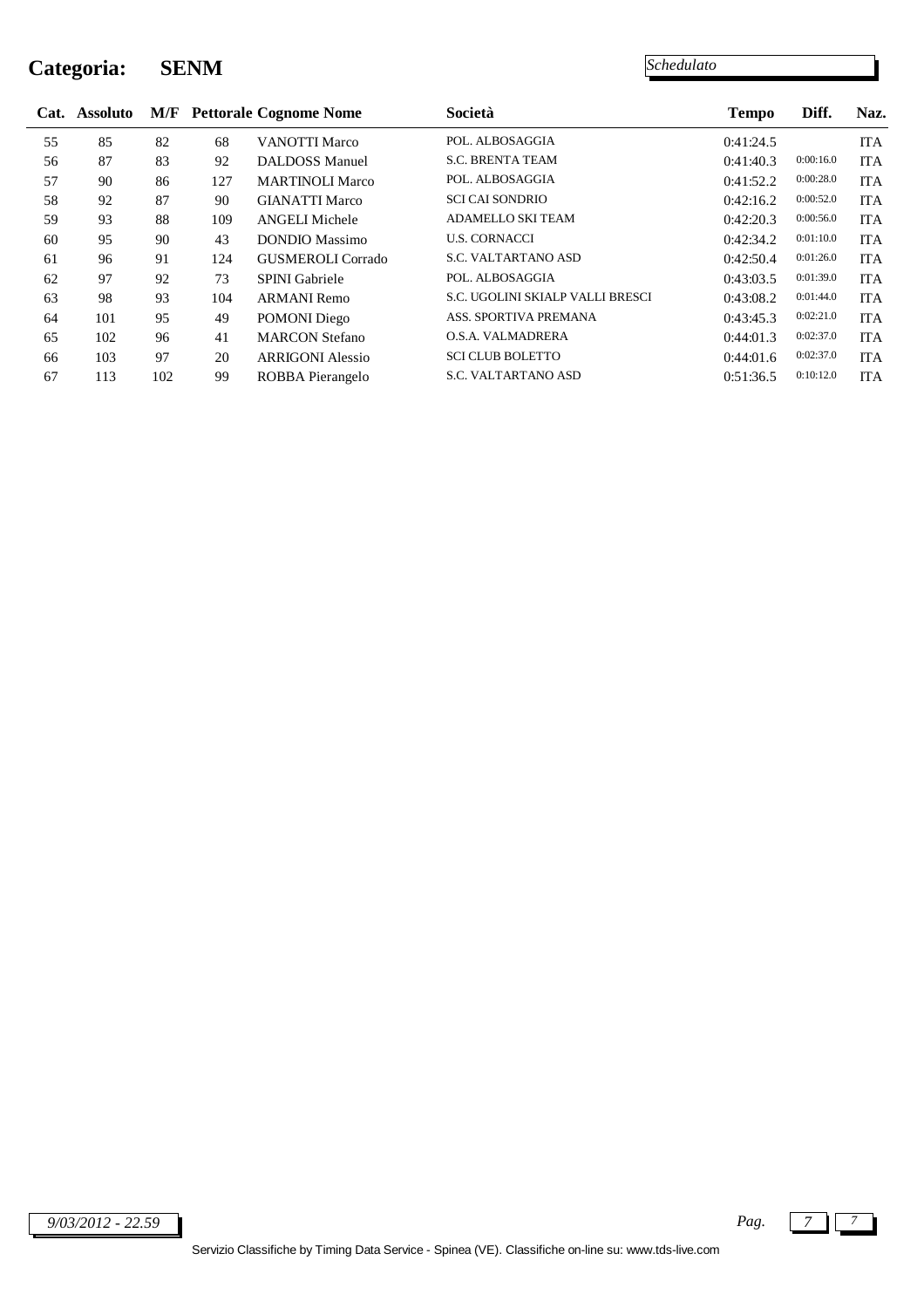#### **JUNIOR 09/03/12 Stralunata - Campionato Italiano vertical**

# **ORDINE D'ARRIVO PER CATEGORIA**

*Schedulato*

**Categoria: CADF**

|                | Cat. Assoluto |                |     | <b>M/F</b> Pettorale Cognome Nome | Società                     | <b>Tempo</b> | Diff.     | Naz.       |
|----------------|---------------|----------------|-----|-----------------------------------|-----------------------------|--------------|-----------|------------|
|                | 53            | $\overline{c}$ | 512 | <b>COMPAGNONI</b> Giulia          | <b>S.C. ALTA VALTELLINA</b> | 0:36:41.5    |           | <b>ITA</b> |
| 2              | 65            | 5              | 503 | CORAZZA Laura                     | S.C. DOLOMITI SKI-ALP       | 0:41:53.1    | 0:05:12.0 | <b>ITA</b> |
| 3              | 67            | 6              | 514 | <b>MASTROTA</b> Natalia           | <b>S.C. ALTA VALTELLINA</b> | 0:42:36.7    | 0:05:55.0 | <b>ITA</b> |
| $\overline{4}$ | 69            | 8              | 513 | MARTINELLI Michela                | <b>S.C. ALTA VALTELLINA</b> | 0:43:59.6    | 0:07:18.0 | <b>ITA</b> |
| 5              | 70            | 9              | 501 | DALLA ZANNA Giorgia               | ASIVA - CORRADO GEX ASD     | 0:44:20.5    | 0:07:39.0 | <b>ITA</b> |
| 6              | 71            | 10             | 517 | <b>CONTRIO Debora</b>             | POL. ALBOSAGGIA             | 0:45:11.2    | 0:08:30.0 | <b>ITA</b> |
| 7              | 73            | 12             | 515 | <b>SAMBRIZZI Francesca</b>        | <b>S.C. ALTA VALTELLINA</b> | 0:46:27.9    | 0:09:46.0 | <b>ITA</b> |
| 8              | 74            | 13             | 518 | <b>GHERARDI</b> Giulia            | POL. ALBOSAGGIA             | 0:46:28.1    | 0:09:47.0 | <b>ITA</b> |
| 9              | 77            | 15             | 504 | DE MIN Arianna                    | S.C. DOLOMITI SKI-ALP       | 0:51:31.6    | 0:14:50.0 | <b>ITA</b> |
| 10             | 78            | 16             | 506 | PEDRANA Graziana                  | <b>S.C. SONDALO</b>         | 0:51:55.8    | 0:15:14.0 | <b>ITA</b> |
| 11             | 80            | 18             | 522 | <b>GIANOLA Elisa</b>              | ASS. SPORTIVA PREMANA       | 0:55:24.3    | 0:18:43.0 | <b>ITA</b> |
| 12             | 82            | 20             | 505 | <b>MAGINI</b> Lara                | <b>S.C. SONDALO</b>         | 1:00:41.1    | 0:24:00.0 | <b>ITA</b> |
|                |               |                |     |                                   |                             |              |           |            |

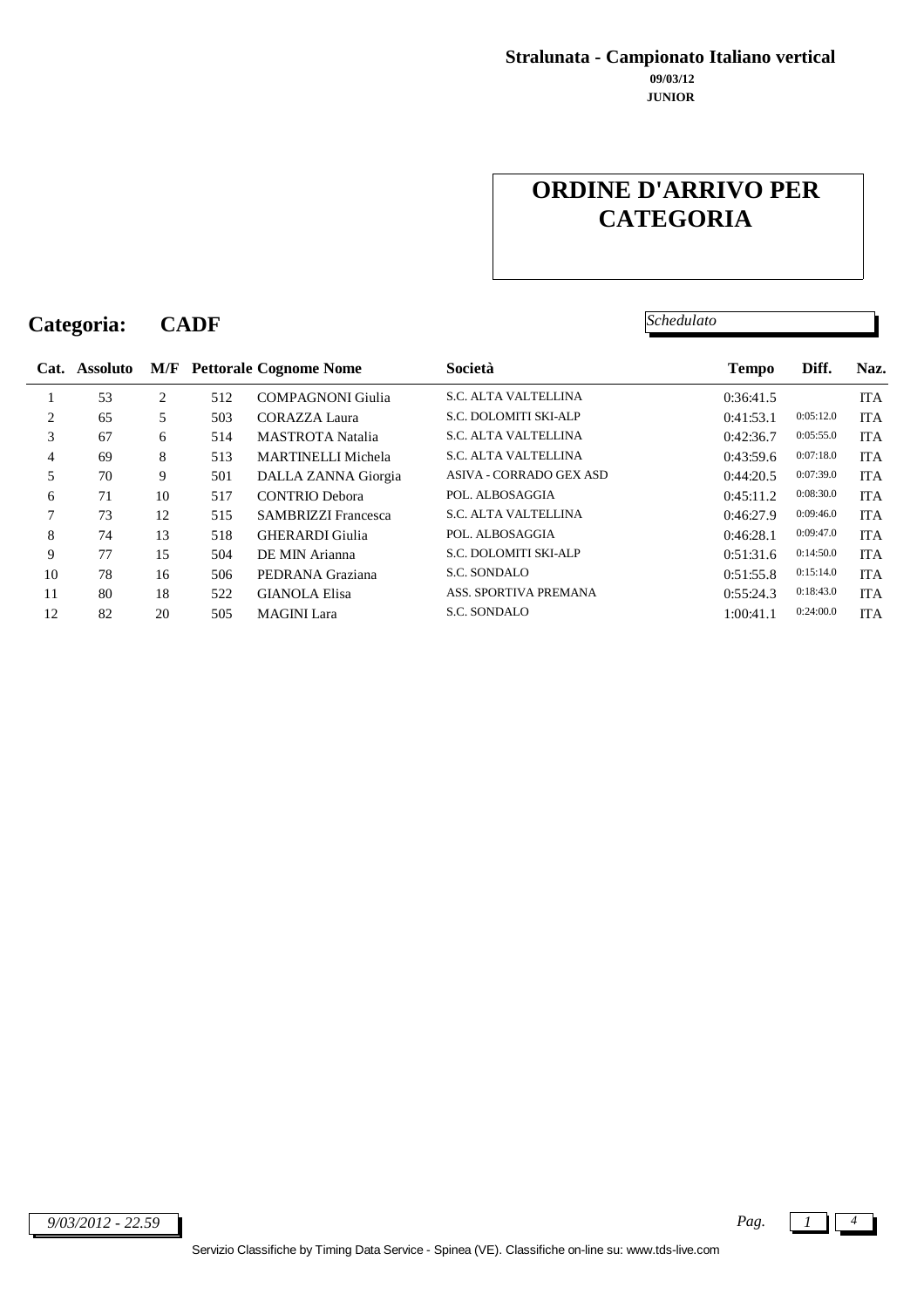### **Categoria: CADM**

|    | Cat. Assoluto |    |     | <b>M/F</b> Pettorale Cognome Nome | Società                       | <b>Tempo</b> | Diff.     | Naz.       |
|----|---------------|----|-----|-----------------------------------|-------------------------------|--------------|-----------|------------|
| 1  | 9             | 9  | 446 | <b>MAGNINI</b> Davide             | <b>COMITATO TRENTINO FISI</b> | 0:31:10.0    |           | ITA        |
| 2  | 16            | 16 | 427 | <b>TOPAZIO Alberto</b>            | S.C. MELEZET SSD              | 0:32:09.5    | 0:00:59.0 | <b>ITA</b> |
| 3  | 21            | 21 | 429 | <b>UGAZIO Marcello</b>            | S.C. VALLE ANTIGORIO ASD      | 0:32:48.1    | 0:01:38.0 | <b>ITA</b> |
| 4  | 23            | 23 | 460 | <b>VAIRETTI Oscar</b>             | S.C. VALTARTANO ASD           | 0:33:00.9    | 0:01:50.0 | <b>ITA</b> |
| 5  | 31            | 31 | 467 | <b>BONAVETTI Riccardo</b>         | ADAMELLO SKI TEAM             | 0:33:45.2    | 0:02:35.0 | <b>ITA</b> |
| 6  | 32            | 32 | 408 | PETTAVINO Erik                    | S.C. ALPI MARITTIME           | 0:33:48.0    | 0:02:38.0 | <b>ITA</b> |
| 7  | 36            | 36 | 468 | <b>TOMASI Nicola</b>              | <b>ADAMELLO SKI TEAM</b>      | 0:34:07.4    | 0:02:57.0 | <b>ITA</b> |
| 8  | 37            | 37 | 406 | <b>GRECO</b> Andrea               | S.C. SONDALO                  | 0:34:08.0    | 0:02:58.0 | <b>ITA</b> |
| 9  | 39            | 39 | 422 | <b>CANCLINI</b> Pietro            | S.C. ALTA VALTELLINA          | 0:34:37.9    | 0:03:27.0 | <b>ITA</b> |
| 10 | 40            | 40 | 407 | <b>MUSCETTI Tomas</b>             | S.C. SONDALO                  | 0:34:46.0    | 0:03:36.0 | <b>ITA</b> |
| 11 | 43            | 43 | 436 | <b>LEONI</b> Francesco            | POL. ALBOSAGGIA               | 0:35:15.7    | 0:04:05.0 | <b>ITA</b> |
| 12 | 44            | 44 | 421 | <b>TONIATTI Matteo</b>            | S.C. ALTA VALTELLINA          | 0:35:21.3    | 0:04:11.0 | <b>ITA</b> |
| 13 | 45            | 45 | 472 | <b>COGNEIN Enrico</b>             | ASIVA - CORRADO GEX ASD       | 0:35:38.1    | 0:04:28.0 | <b>ITA</b> |
| 14 | 46            | 46 | 471 | <b>MUS Erik</b>                   | ASIVA - CORRADO GEX ASD       | 0:35:42.6    | 0:04:32.0 | <b>ITA</b> |
| 15 | 49            | 48 | 456 | <b>BRIDA</b> Nicola               | <b>S.C. BRENTA TEAM</b>       | 0:36:04.6    | 0:04:54.0 | <b>ITA</b> |
| 16 | 50            | 49 | 435 | <b>CALABRINI</b> Alessandro       | POL. ALBOSAGGIA               | 0:36:05.5    | 0:04:55.0 | <b>ITA</b> |
| 17 | 52            | 51 | 443 | FACCHIN Jacopo                    | S.C. PONTE NELLE ALPI         | 0:36:27.1    | 0:05:17.0 | <b>ITA</b> |
| 18 | 55            | 53 | 428 | PETTINA' Fabio                    | <b>SCI CAI SCHIO</b>          | 0:37:05.6    | 0:05:55.0 | <b>ITA</b> |
| 19 | 56            | 54 | 442 | POLI Sergio                       | S.C. 13 CLUSONE               | 0:37:20.2    | 0:06:10.0 | <b>ITA</b> |
| 20 | 57            | 55 | 424 | <b>MEVI</b> Michele               | S.C. ALTA VALTELLINA          | 0:37:21.3    | 0:06:11.0 | <b>ITA</b> |
| 21 | 58            | 56 | 437 | <b>DELLA VEDOVA Francesco</b>     | POL. ALBOSAGGIA               | 0:38:10.6    | 0:07:00.0 | <b>ITA</b> |
| 22 | 60            | 57 | 426 | PASINETTI Fabio                   | S.C. PRESOLANA MONTE PORA     | 0:38:51.5    | 0:07:41.0 | <b>ITA</b> |
| 23 | 61            | 58 | 425 | <b>SANNA Emanuele</b>             | S.C. ALTA VALTELLINA          | 0:38:59.8    | 0:07:49.0 | <b>ITA</b> |
| 24 | 62            | 59 | 455 | ZAMBOTTI Damiano                  | S.C. BRENTA TEAM              | 0:39:48.1    | 0:08:38.0 | <b>ITA</b> |
| 25 | 64            | 60 | 454 | <b>BUGNA Maurizio</b>             | <b>S.C. BRENTA TEAM</b>       | 0:40:33.2    | 0:09:23.0 | <b>ITA</b> |
| 26 | 66            | 61 | 409 | <b>DALMASSO Mattia</b>            | S.C. VALLE PESIO AD           | 0:41:59.6    | 0:10:49.0 | <b>ITA</b> |

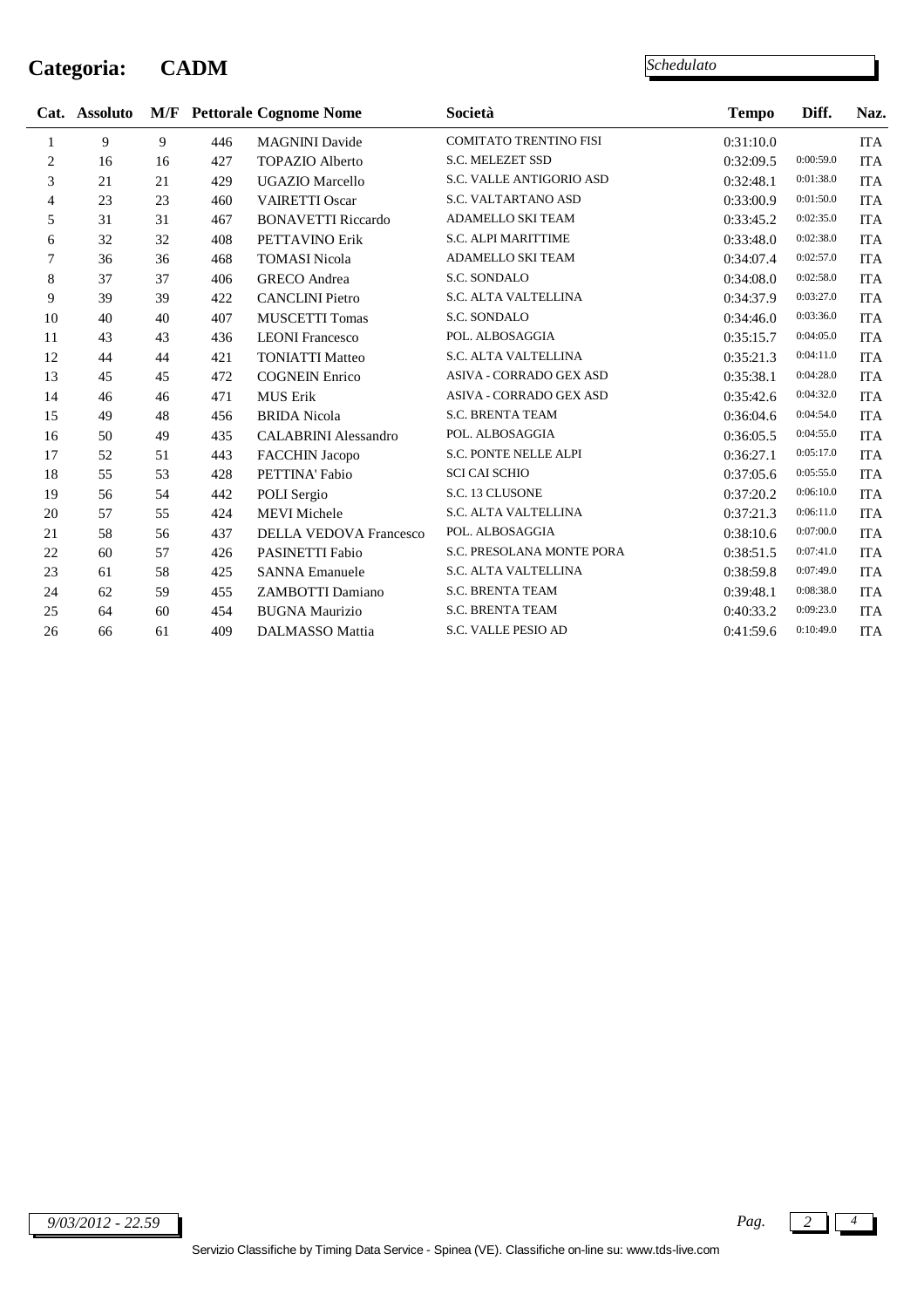### **Categoria: JUNF**

| Cat.           | Assoluto |    |     | <b>M/F</b> Pettorale Cognome Nome | Società                       | <b>Tempo</b> | Diff.     | Naz.       |
|----------------|----------|----|-----|-----------------------------------|-------------------------------|--------------|-----------|------------|
|                | 47       |    | 521 | CAZZANELLI Alessandra             | ASIVA - CORRADO GEX ASD       | 0:35:53.4    |           | ITA        |
| $\overline{c}$ | 59       |    | 516 | THEOCHARIS Maria Dimitra          | <b>U.S. ALDO MORO ASD</b>     | 0:38:42.3    | 0:02:49.0 | <b>ITA</b> |
|                | 63       | 4  | 519 | <b>BONAPACE Valeria</b>           | <b>COMITATO TRENTINO FISI</b> | 0:40:20.9    | 0:04:27.0 | <b>ITA</b> |
| $\overline{4}$ | 68       |    | 511 | DE LORENZI Elisa                  | <b>S.C. ALTA VALTELLINA</b>   | 0:43:26.5    | 0:07:33.0 | <b>ITA</b> |
|                | 72       | 11 | 510 | MAJOCCHI Arianna Sofia            | <b>S.C. ALTA VALTELLINA</b>   | 0:45:36.7    | 0:09:43.0 | <b>ITA</b> |
| 6              | 76       | 14 | 507 | POZZI Sara                        | S.C. SONDALO                  | 0:48:31.4    | 0:12:38.0 | <b>ITA</b> |
| 7              | 79       | 17 | 502 | <b>TONA Gloria</b>                | S.C. DOLOMITI SKI-ALP         | 0:53:03.8    | 0:17:10.0 | <b>ITA</b> |
| 8              | 81       | 19 | 508 | POZZI Gabriella                   | S.C. SONDALO                  | 1:00:14.5    | 0:24:21.0 | <b>ITA</b> |

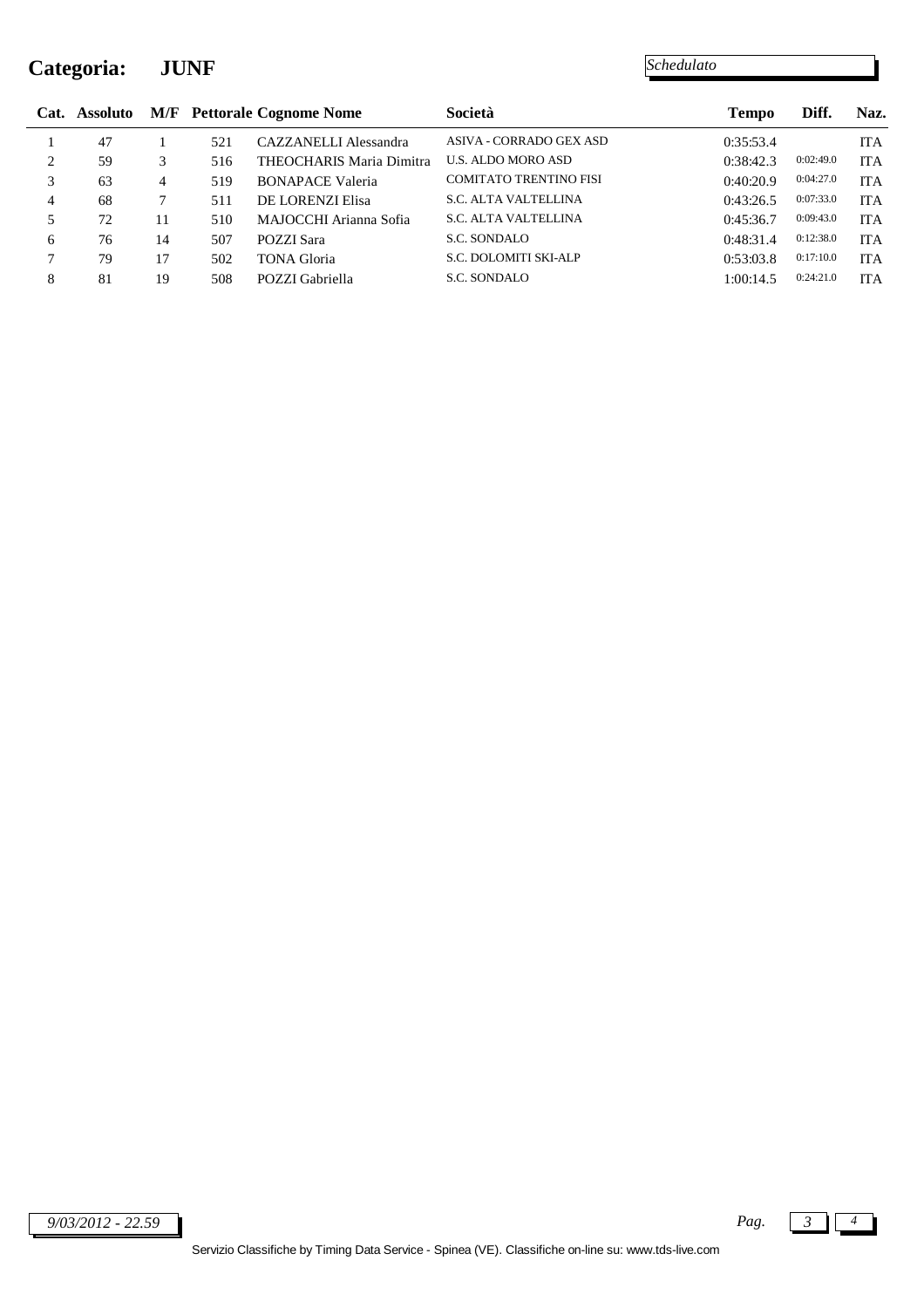### **Categoria: JUNM**

|              | Cat. Assoluto  |                |     | <b>M/F</b> Pettorale Cognome Nome | Società                       | <b>Tempo</b> | Diff.     | Naz.                      |
|--------------|----------------|----------------|-----|-----------------------------------|-------------------------------|--------------|-----------|---------------------------|
| $\mathbf{1}$ | $\mathbf{1}$   | $\mathbf{1}$   | 411 | <b>FAIFER Luca</b>                | S.C. ALTA VALTELLINA          | 0:28:47.7    |           | $\rm ITA$                 |
| $\sqrt{2}$   | $\mathbf{2}$   | $\overline{c}$ | 444 | NICOLINI Federico                 | <b>COMITATO TRENTINO FISI</b> | 0:29:04.4    | 0:00:17.0 | <b>ITA</b>                |
| 3            | 3              | 3              | 413 | PEDRANZINI Luigi                  | S.C. ALTA VALTELLINA          | 0:29:06.9    | 0:00:19.0 | <b>ITA</b>                |
| 4            | $\overline{4}$ | $\overline{4}$ | 464 | <b>MAGUET Nadir</b>               | ASIVA - CORRADO GEX ASD       | 0:29:19.1    | 0:00:32.0 | <b>ITA</b>                |
| 5            | 5              | 5              | 401 | CIOCCARELLI Alessandro            | POL. ALBOSAGGIA               | 0:29:27.1    | 0:00:40.0 | <b>ITA</b>                |
| 6            | 6              | 6              | 420 | <b>TRENTIN Davide</b>             | S.C. ALTA VALTELLINA          | 0:30:35.5    | 0:01:48.0 | <b>ITA</b>                |
| $\tau$       | $\tau$         | $\tau$         | 466 | ZANETTI Marino                    | <b>POSCHIAVO</b>              | 0:30:40.0    | 0:01:53.0 | <b>ITA</b>                |
| $\,8$        | 8              | 8              | 465 | STRADELLI Stefano                 | ASIVA - CORRADO GEX ASD       | 0:30:56.5    | 0:02:09.0 | <b>ITA</b>                |
| 9            | 10             | 10             | 447 | VANZETTI Gian Luca                | COMITATO TRENTINO FISI        | 0:31:21.1    | 0:02:34.0 | <b>ITA</b>                |
| 10           | 11             | 11             | 469 | <b>BETTEGA</b> Simone             | S.C. VALDOBBIADENE            | 0:31:24.6    | 0:02:37.0 | <b>ITA</b>                |
| 11           | 12             | 12             | 459 | <b>BERNARDHT Valentino</b>        | S.C. BRENTA TEAM              | 0:31:31.3    | 0:02:44.0 | <b>ITA</b>                |
| 12           | 13             | 13             | 462 | <b>GUSMEROLI Marco</b>            | S.C. VALTARTANO ASD           | 0:31:40.6    | 0:02:53.0 | <b>ITA</b>                |
| 13           | 14             | 14             | 430 | <b>MAJ</b> Giulio                 | S.C. SCHILPARIO AD            | 0:31:59.6    | 0:03:12.0 | <b>ITA</b>                |
| 14           | 15             | 15             | 449 | LASTEI Giovanni                   | COMITATO TRENTINO FISI        | 0:32:00.7    | 0:03:13.0 | <b>ITA</b>                |
| 15           | 17             | 17             | 457 | DELL'EVA Mattia                   | S.C. BRENTA TEAM              | 0:32:10.2    | 0:03:23.0 | <b>ITA</b>                |
| 16           | 18             | 18             | 405 | DE MIN Matteo                     | S.C. DOLOMITI SKI-ALP         | 0:32:20.2    | 0:03:33.0 | <b>ITA</b>                |
| 17           | 19             | 19             | 463 | VAIRETTI Samuele                  | S.C. VALTARTANO ASD           | 0:32:24.1    | 0:03:37.0 | <b>ITA</b>                |
| 18           | 20             | 20             | 412 | PEDERGNANA Michele                | S.C. ALTA VALTELLINA          | 0:32:32.5    | 0:03:45.0 | <b>ITA</b>                |
| 19           | 22             | 22             | 432 | DE FILIPPO Antonio                | U.S. ALDO MORO ASD            | 0:33:00.7    | 0:04:13.0 | <b>ITA</b>                |
| 20           | 24             | 24             | 461 | <b>FOGNINI</b> Cesare             | S.C. VALTARTANO ASD           | 0:33:08.0    | 0:04:21.0 | <b>ITA</b>                |
| 21           | 25             | 25             | 452 | ZANGHELLINI Lorenzo               | COMITATO TRENTINO FISI        | 0:33:16.6    | 0:04:29.0 | <b>ITA</b>                |
| 22           | 26             | 26             | 440 | <b>GELMI</b> Giovanni             | S.C. 13 CLUSONE               | 0:33:19.3    | 0:04:32.0 | <b>ITA</b>                |
| 23           | 27             | 27             | 451 | <b>BERTOLINI</b> Stefano          | COMITATO TRENTINO FISI        | 0:33:25.8    | 0:04:38.0 | <b>ITA</b>                |
| 24           | $28\,$         | 28             | 402 | <b>COURTHOUD Mathieu</b>          | SKI CLUB SAINT-NICOLAS ASD    | 0:33:27.5    | 0:04:40.0 | <b>ITA</b>                |
| 25           | 29             | 29             | 441 | SIRONI Gianluca                   | S.C. 13 CLUSONE               | 0:33:31.7    | 0:04:44.0 | $\ensuremath{\text{ITA}}$ |
| 26           | 30             | 30             | 404 | PAVANELLO Andrea                  | S.C. DOLOMITI SKI-ALP         | 0:33:41.7    | 0:04:54.0 | <b>ITA</b>                |
| 27           | 33             | 33             | 415 | DEI CAS Michele                   | S.C. ALTA VALTELLINA          | 0:33:52.0    | 0:05:05.0 | <b>ITA</b>                |
| 28           | 34             | 34             | 434 | <b>PURICELLI Simone</b>           | POL. ALBOSAGGIA               | 0:33:56.2    | 0:05:09.0 | <b>ITA</b>                |
| 29           | 35             | 35             | 433 | <b>GIANOLI</b> Edoardo            | POL. ALBOSAGGIA               | 0:34:04.6    | 0:05:17.0 | $\ensuremath{\text{ITA}}$ |
| 30           | 38             | 38             | 419 | <b>SECCHI Federico</b>            | S.C. ALTA VALTELLINA          | 0:34:28.5    | 0:05:41.0 | <b>ITA</b>                |
| 31           | 41             | 41             | 470 | <b>CAMPEDEL Cristian</b>          | CENTRO AGONISTICO ARABBA      | 0:34:59.3    | 0:06:12.0 | <b>ITA</b>                |
| 32           | 42             | 42             | 418 | SALVADORI Nicola                  | S.C. ALTA VALTELLINA          | 0:35:04.4    | 0:06:17.0 | <b>ITA</b>                |
| 33           | 48             | 47             | 414 | <b>CANTONI</b> Omar               | S.C. ALTA VALTELLINA          | 0:36:02.9    | 0:07:15.0 | <b>ITA</b>                |
| 34           | 51             | 50             | 410 | FENOGLIO Andrea                   | S.C. VALLE PESIO AD           | 0:36:08.3    | 0:07:21.0 | <b>ITA</b>                |
| 35           | 54             | 52             | 438 | <b>BAGINI</b> Andrea              | POL. ALBOSAGGIA               | 0:37:03.8    | 0:08:16.0 | <b>ITA</b>                |
| 36           | 75             | 62             | 453 | <b>BALDASSARRI</b> Ivan           | S.C. BRENTA TEAM              | 0:48:31.0    | 0:19:44.0 | <b>ITA</b>                |



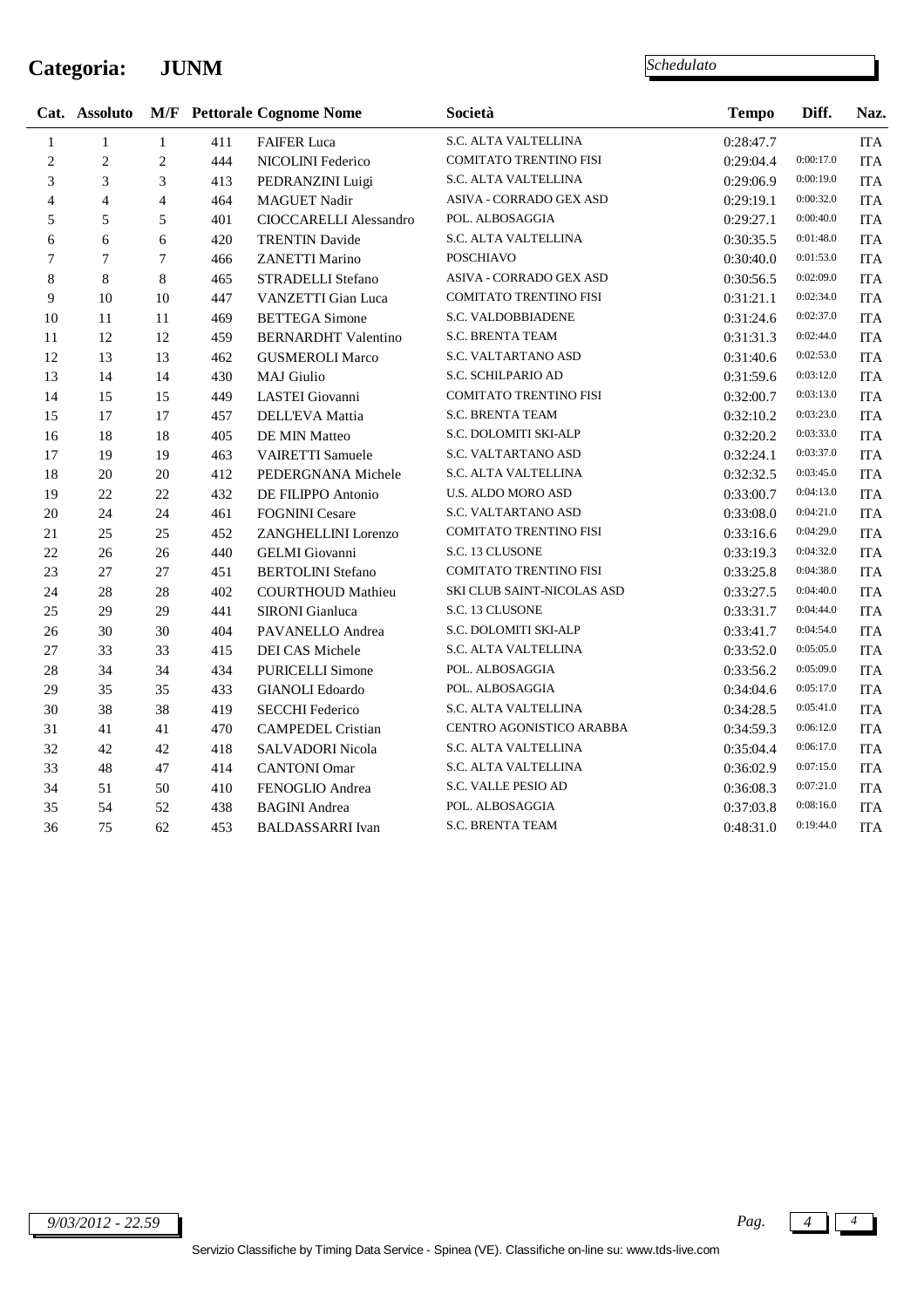#### **RADUNO 09/03/12 Stralunata - Campionato Italiano vertical**

# **ORDINE D'ARRIVO PER CATEGORIA**

*Schedulato*

|                | Cat. Assoluto |                  |     | <b>M/F</b> Pettorale Cognome Nome | Società | <b>Tempo</b> | Diff.     | Naz.       |
|----------------|---------------|------------------|-----|-----------------------------------|---------|--------------|-----------|------------|
| $\mathbf{1}$   | 46            | $\,1\,$          | 701 | <b>TESTINI</b> Sonia              |         | 0:45:32.1    |           | <b>ITA</b> |
| $\sqrt{2}$     | 51            | $\overline{c}$   | 633 | <b>NERI</b> Susanna               |         | 0:46:22.0    | 0:00:50.0 | $\rm ITA$  |
| 3              | 58            | 3                | 735 | <b>GHIRARDI</b> Corinna           |         | 0:47:39.2    | 0:02:07.0 | ITA        |
| $\overline{4}$ | 60            | $\overline{4}$   | 660 | PIANTA Lucia                      |         | 0:48:04.6    | 0:02:32.0 | <b>ITA</b> |
| 5              | 62            | 5                | 753 | <b>ISONNI</b> Luisa               |         | 0:48:23.8    | 0:02:51.0 | <b>ITA</b> |
| 6              | 93            | 6                | 644 | <b>VALSECCHI Laura</b>            |         | 0:53:43.7    | 0:08:11.0 | <b>ITA</b> |
| 7              | 94            | $\boldsymbol{7}$ | 620 | <b>ASPARINI Sara</b>              |         | 0:53:49.6    | 0:08:17.0 | <b>ITA</b> |
| $\,8\,$        | 99            | 8                | 635 | D'OCCHIO Michela                  |         | 0:55:25.2    | 0:09:53.0 | <b>ITA</b> |
| 9              | 105           | 9                | 750 | <b>ISONNI Silvia</b>              |         | 0:56:45.5    | 0:11:13.0 | $\rm ITA$  |
| 10             | 110           | 10               | 714 | SCAMOZZI Dania                    |         | 0:57:29.7    | 0:11:57.0 | ITA        |
| 11             | 111           | 11               | 658 | <b>CAVALIERI</b> Viola            |         | 0:57:32.4    | 0:12:00.0 | <b>ITA</b> |
| $12\,$         | 112           | 12               | 759 | CODEGA Francesca                  |         | 0:57:36.7    | 0:12:04.0 | $\rm ITA$  |
| 13             | 114           | 13               | 755 | <b>MURADA</b> Giulia              |         | 0:57:41.2    | 0:12:09.0 | <b>ITA</b> |
| 14             | 120           | 14               | 622 | <b>SORTINI Elisa</b>              |         | 0:58:04.6    | 0:12:32.0 | <b>ITA</b> |
| 15             | 135           | 15               | 668 | TAVELLI Virna                     |         | 1:00:03.3    | 0:14:31.0 | <b>ITA</b> |
| 16             | 136           | 16               | 761 | PARACCHINI Camilla                |         | 1:00:10.2    | 0:14:38.0 | <b>ITA</b> |
| 17             | 137           | 17               | 725 | PINI Caterina                     |         | 1:00:30.6    | 0:14:58.0 | ITA        |
| $18\,$         | 139           | 18               | 754 | PEDROLINI Elisa                   |         | 1:00:36.0    | 0:15:04.0 | <b>ITA</b> |
| 19             | 140           | 19               | 760 | CRISTINI Sofia                    |         | 1:00:36.3    | 0:15:04.0 | <b>ITA</b> |
| $20\,$         | 141           | 20               | 713 | <b>CANTONI</b> Manuela            |         | 1:01:03.0    | 0:15:31.0 | <b>ITA</b> |
| 21             | 143           | 21               | 674 | <b>GIANOLI</b> Arianna            |         | 1:01:29.5    | 0:15:57.0 | <b>ITA</b> |
| 22             | 147           | 22               | 733 | <b>SCANDELLA Paola</b>            |         | 1:02:07.2    | 0:16:35.0 | <b>ITA</b> |
| 23             | 152           | 23               | 741 | <b>CATTALINI</b> Patrizia         |         | 1:03:29.3    | 0:17:57.0 | <b>ITA</b> |
| 24             | 156           | 24               | 737 | <b>GIORGI Valentina</b>           |         | 1:04:16.9    | 0:18:44.0 | <b>ITA</b> |
| 25             | 159           | 25               | 717 | STEFANOLLI Gloria                 |         | 1:04:47.9    | 0:19:15.0 | <b>ITA</b> |
| 26             | 160           | 26               | 767 | <b>GALLI</b> Valentina            |         | 1:05:42.6    | 0:20:10.0 | <b>ITA</b> |
| 27             | 161           | 27               | 642 | PASINETTI Alice                   |         | 1:05:46.5    | 0:20:14.0 | <b>ITA</b> |
| $28\,$         | 167           | 28               | 678 | <b>GIORDANI</b> Pierina           |         | 1:08:08.0    | 0:22:36.0 | <b>ITA</b> |
| 29             | 171           | 29               | 604 | NEGRI Sara                        |         | 1:08:46.1    | 0:23:14.0 | <b>ITA</b> |
| 30             | 172           | 30               | 657 | ROSSATTI Lisa                     |         | 1:08:52.5    | 0:23:20.0 | <b>ITA</b> |
| 31             | 173           | 31               | 680 | DELL'AVANZO Sara                  |         | 1:08:53.0    | 0:23:21.0 | ITA        |
| 32             | 174           | 32               | 679 | PURICELLI Annalisa                |         | 1:09:03.4    | 0:23:31.0 | <b>ITA</b> |
| 33             | 176           | 33               | 707 | <b>TESTINI</b> Gigliola           |         | 1:09:47.7    | 0:24:15.0 | $\rm ITA$  |
| 34             | 177           | 34               | 692 | <b>DONATI</b> Patrizia            |         | 1:10:01.0    | 0:24:29.0 | <b>ITA</b> |
| 35             | 179           | 35               | 709 | LAZZARINI Sara Maria              |         | 1:10:41.0    | 0:25:09.0 | <b>ITA</b> |
| 36             | 180           | 36               | 652 | <b>CORVI</b> Arianna              |         | 1:10:46.2    | 0:25:14.0 | <b>ITA</b> |
| 37             | 185           | 37               | 618 | <b>CORNO</b> Chiara               |         | 1:17:48.9    | 0:32:16.0 | <b>ITA</b> |
| 38             | 188           | 38               | 691 | FAUSTINELLI Elena                 |         | 1:31:51.7    | 0:46:19.0 | <b>ITA</b> |

*9/03/2012 - 23.00 Pag. 1 4*

**Categoria: RADF**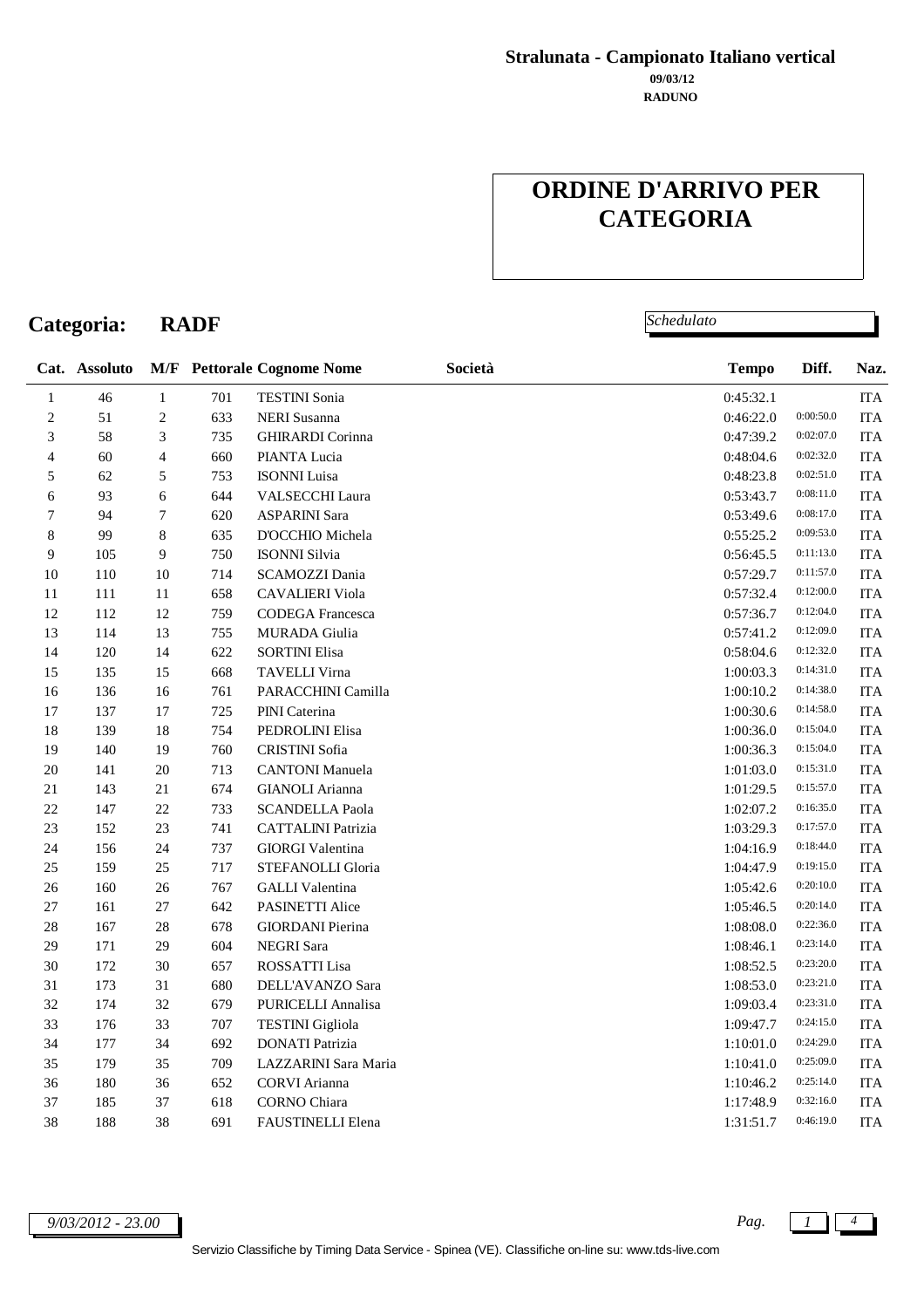### **Categoria: RADM**

 $\overline{a}$ 

*Schedulato*

|                | Cat. Assoluto  |                |     | <b>M/F</b> Pettorale Cognome Nome | Società | <b>Tempo</b> | Diff.     | Naz.       |
|----------------|----------------|----------------|-----|-----------------------------------|---------|--------------|-----------|------------|
| 1              | $\mathbf{1}$   | $\mathbf{1}$   | 726 | MONELLA Michael                   |         | 0:36:04.0    |           | <b>ITA</b> |
| $\overline{c}$ | $\sqrt{2}$     | $\sqrt{2}$     | 746 | <b>CORTESI Reto</b>               |         | 0:36:15.4    | 0:00:11.0 | <b>ITA</b> |
| 3              | $\mathfrak{Z}$ | 3              | 776 | VALERSA Ivan                      |         | 0:36:18.6    | 0:00:14.0 | <b>ITA</b> |
| 4              | 4              | 4              | 800 | LANFRANCHI Nicolao                |         | 0:36:52.5    | 0:00:48.0 | <b>ITA</b> |
| 5              | 5              | 5              | 783 | POZZI Davide                      |         | 0:37:16.1    | 0:01:12.0 | <b>ITA</b> |
| 6              | 6              | 6              | 613 | DEL DOSSO Claudio                 |         | 0:37:40.3    | 0:01:36.0 | <b>ITA</b> |
| 7              | $\overline{7}$ | $\overline{7}$ | 677 | <b>GIORDANI</b> Stefano           |         | 0:37:53.5    | 0:01:49.0 | <b>ITA</b> |
| 8              | 8              | 8              | 699 | <b>CROTTI</b> Giampaolo           |         | 0:38:07.8    | 0:02:03.0 | <b>ITA</b> |
| 9              | 9              | 9              | 648 | <b>MOSCONI Patrick</b>            |         | 0:38:35.7    | 0:02:31.0 | <b>ITA</b> |
| 10             | 10             | 10             | 809 | <b>GIANOTTI Cristian</b>          |         | 0:38:40.0    | 0:02:36.0 | <b>ITA</b> |
| 11             | 11             | $11\,$         | 808 | <b>ORTELLI</b> Egidio             |         | 0:39:01.4    | 0:02:57.0 | <b>ITA</b> |
| 12             | 12             | 12             | 683 | <b>MARANTA Maurizio</b>           |         | 0:39:13.0    | 0:03:09.0 | <b>ITA</b> |
| 13             | 13             | 13             | 616 | PREVISDOMINI Paolo                |         | 0:39:22.3    | 0:03:18.0 | <b>ITA</b> |
| 14             | 14             | 14             | 773 | <b>GREGORINI Paolo</b>            |         | 0:39:36.8    | 0:03:32.0 | <b>ITA</b> |
| 15             | 15             | 15             | 804 | <b>GADALDI</b> Teresio            |         | 0:39:48.3    | 0:03:44.0 | <b>ITA</b> |
| 16             | 16             | 16             | 619 | <b>LARINO</b> Pietro              |         | 0:39:49.3    | 0:03:45.0 | <b>ITA</b> |
| 17             | 17             | 17             | 736 | <b>CRAPELLA Dario</b>             |         | 0:40:26.2    | 0:04:22.0 | <b>ITA</b> |
| $18\,$         | 18             | 18             | 634 | <b>MUFFATTI Guido</b>             |         | 0:40:41.6    | 0:04:37.0 | <b>ITA</b> |
| 19             | 19             | 19             | 796 | <b>BIANCHI</b> Agostino           |         | 0:40:45.6    | 0:04:41.0 | <b>ITA</b> |
| $20\,$         | 20             | $20\,$         | 811 | ALBERTONI Fernando                |         | 0:41:02.3    | 0:04:58.0 | <b>ITA</b> |
| 21             | 21             | 21             | 721 | LEVI Emanuele                     |         | 0:41:33.4    | 0:05:29.0 | <b>ITA</b> |
| 22             | 22             | $22\,$         | 719 | CIOCCARELLI Claudio               |         | 0:41:36.0    | 0:05:32.0 | <b>ITA</b> |
| 23             | 23             | 23             | 784 | <b>DETOCCHI</b> Luca              |         | 0:41:47.7    | 0:05:43.0 | <b>ITA</b> |
| 24             | 24             | 24             | 663 | PEDRAZZOLI Vittorio               |         | 0:42:21.0    | 0:06:17.0 | <b>ITA</b> |
| 25             | 25             | 25             | 631 | <b>MASPES</b> Ambrogio            |         | 0:42:24.5    | 0:06:20.0 | <b>ITA</b> |
| $26\,$         | 26             | 26             | 768 | <b>CORVI Silvano</b>              |         | 0:42:26.7    | 0:06:22.0 | <b>ITA</b> |
| 27             | 27             | 27             | 764 | <b>GIANATTI</b> Stefano           |         | 0:42:48.7    | 0:06:44.0 | <b>ITA</b> |
| 28             | 28             | $28\,$         | 700 | PEDROTTI Paolo                    |         | 0:43:12.1    | 0:07:08.0 | <b>ITA</b> |
| 29             | 29             | 29             | 703 | DELL'EVA Omar                     |         | 0:43:13.5    | 0:07:09.0 | <b>ITA</b> |
| 30             | 30             | 30             | 780 | <b>MARCHIONI Fabio</b>            |         | 0:43:22.4    | 0:07:18.0 | <b>ITA</b> |
| 31             | 31             | 31             | 730 | PEDRONCELLI Giacomo               |         | 0:43:32.6    | 0:07:28.0 | <b>ITA</b> |
| 32             | 32             | 32             | 728 | <b>CONTESSA Davide Amedeo</b>     |         | 0:43:43.2    | 0:07:39.0 | <b>ITA</b> |
| 33             | 33             | 33             | 722 | PANIZZA Gianluca                  |         | 0:43:48.4    | 0:07:44.0 | <b>ITA</b> |
| 34             | 34             | 34             | 653 | CALVETTI Luciano                  |         | 0:43:54.5    | 0:07:50.0 | <b>ITA</b> |
| 35             | 35             | 35             | 729 | PAGANONI Stefano                  |         | 0:43:57.0    | 0:07:53.0 | <b>ITA</b> |
| 36             | 36             | 36             | 734 | MONTEMEZZI Paolo                  |         | 0:43:59.3    | 0:07:55.0 | <b>ITA</b> |
| 37             | 37             | 37             | 793 | PAGANONI Remo                     |         | 0:44:03.9    | 0:07:59.0 | <b>ITA</b> |
| 38             | 38             | 38             | 651 | <b>MORESCHINI Renato</b>          |         | 0:44:06.2    | 0:08:02.0 | <b>ITA</b> |
| 39             | 39             | 39             | 656 | <b>CANTONI</b> Pierluigi          |         | 0:44:11.0    | 0:08:07.0 | <b>ITA</b> |
| 40             | 40             | 40             | 789 | <b>SPINI</b> Cristian             |         | 0:44:15.1    | 0:08:11.0 | <b>ITA</b> |
| 41             | 41             | 41             | 752 | MOSSINI Valerio                   |         | 0:44:24.8    | 0:08:20.0 | <b>ITA</b> |
| 42             | 42             | 42             | 666 | STRAMBINI Bortolino               |         | 0:44:32.5    | 0:08:28.0 | <b>ITA</b> |
| 43             | 43             | 43             | 667 | <b>BORDONI</b> Paolo Carlo        |         | 0:44:32.6    | 0:08:28.0 | <b>ITA</b> |
| 44             | 44             | 44             | 787 | <b>BALDI</b> Ivan                 |         | 0:45:21.5    | 0:09:17.0 | <b>ITA</b> |
| 45             | 45             | 45             | 664 | FRANZINI Salvino                  |         | 0:45:25.3    | 0:09:21.0 | <b>ITA</b> |
| 46             | 47             | 46             | 646 | <b>VARISTO Ezio</b>               |         | 0:45:47.2    | 0:09:43.0 | <b>ITA</b> |
| 47             | 48             | 47             | 775 | <b>BIANCHI</b> Luca               |         | 0:45:59.7    | 0:09:55.0 | <b>ITA</b> |
| 48             | 49             | 48             | 670 | PILONI Michele                    |         | 0:46:10.7    | 0:10:06.0 | <b>ITA</b> |
| 49             | 50             | 49             | 785 | <b>CUSINI</b> Franco              |         | 0:46:17.7    | 0:10:13.0 | <b>ITA</b> |
| 50             | 52             | 50             | 794 | <b>SALA Domenico</b>              |         | 0:46:28.9    | 0:10:24.0 | <b>ITA</b> |
| 51             | 53             | 51             | 675 | PONTOGLIO Claudio                 |         | 0:47:03.3    | 0:10:59.0 | <b>ITA</b> |
| 52             | 54             | 52             | 654 | <b>MARCIONNI Corrado</b>          |         | 0:47:11.3    | 0:11:07.0 | <b>ITA</b> |
| 53             | 55             | 53             | 782 | FAUSTINELLI Fabio                 |         | 0:47:15.9    | 0:11:11.0 | <b>ITA</b> |
| 54             | 56             | 54             | 765 | SONGINI Giovanni                  |         | 0:47:22.0    | 0:11:18.0 | <b>ITA</b> |

*9/03/2012 - 23.00 Pag. 2 4*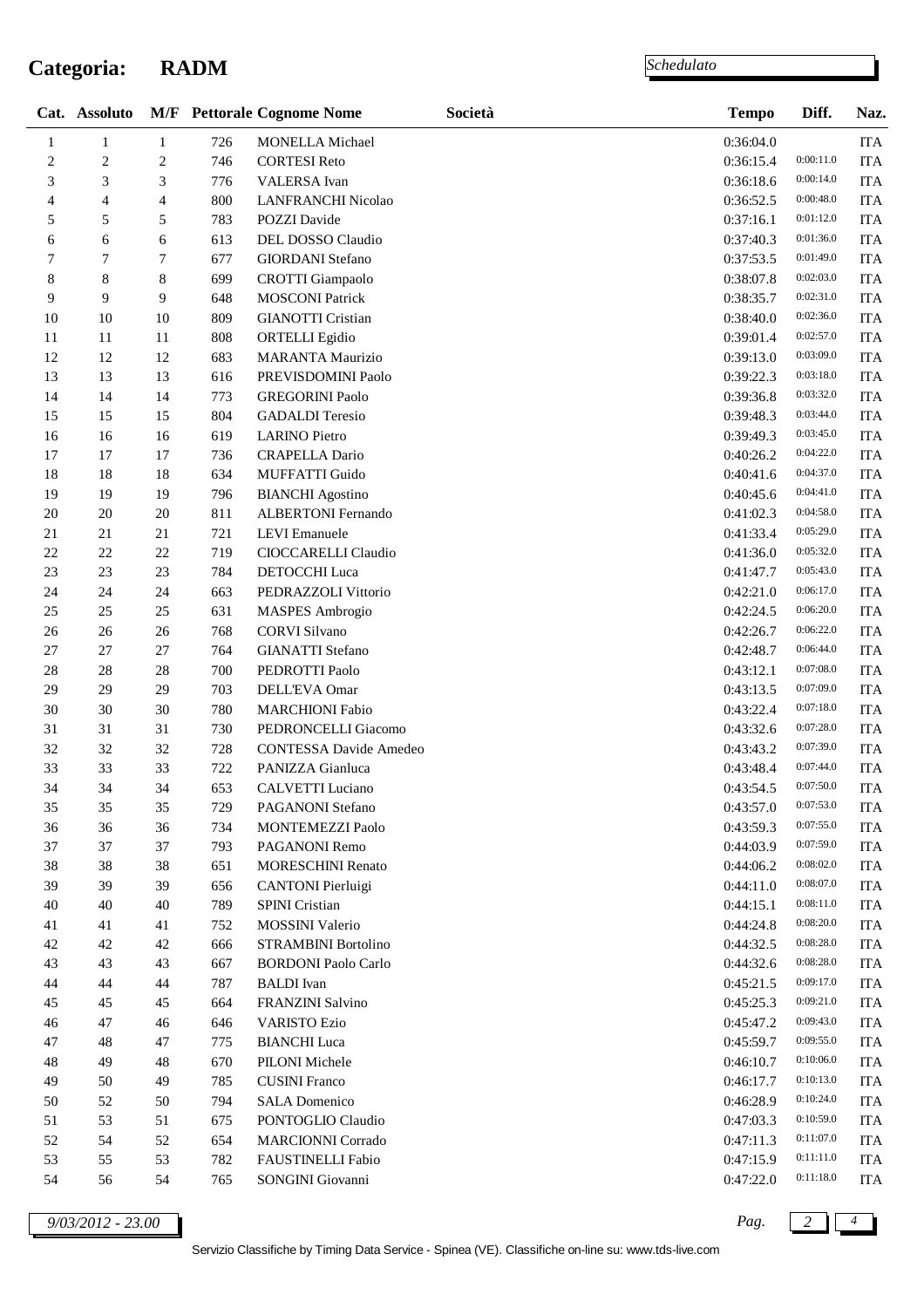### **Categoria: RADM**

*Schedulato*

| 55<br>55<br>687<br>57<br>0:47:31.6<br><b>BALASSO</b> Ignazio<br>0:00:10.0<br>56<br>59<br>56<br>715<br><b>MARINI</b> Fabio<br>0:47:41.7<br>57<br>57<br>0:00:42.0<br>61<br>774<br>SABBADINI Antonio<br>0:48:13.4<br>0:00:54.0<br>58<br>58<br>0:48:25.5<br>63<br>749<br><b>LAZZARINI Flavio</b><br>59<br>59<br>0:01:15.0<br>64<br>704<br>PEDROTTI Daniele<br>0:48:46.3<br>0:01:21.0<br>60<br>60<br>0:48:52.2<br>65<br>621<br><b>GUSMEROLI Alessandro</b><br>61<br>681<br>0:01:28.0<br>61<br>66<br><b>MOLTONI</b> Michele<br>0:48:59.1<br>0:01:30.0<br>62<br>62<br>67<br>708<br><b>STERLI</b> Luigi<br>0:49:01.4<br>0:01:45.0<br>63<br>63<br>68<br>772<br><b>COLLI</b> Maurizio<br>0:49:16.0<br>0:01:54.0<br>64<br>64<br>0:49:25.3<br>69<br>807<br><b>BETTIGA</b> Claudio<br>0:01:59.0<br>65<br>70<br>65<br>689<br>MELE' Luca<br>0:49:30.7<br>0:02:10.0<br>66<br>71<br>66<br>705<br>ROSSI Andrea<br>0:49:41.9<br>67<br>0:02:12.0<br>72<br>67<br>710<br>PANIZZA Giuseppe<br>0:49:43.7<br>0:02:54.0<br>68<br>73<br>68<br>0:50:25.5<br>693<br>POZZI Gabriele<br>69<br>0:02:55.0<br>74<br>69<br>711<br>PANIZZA Mauro<br>0:50:26.9<br>0:03:09.0<br>$70\,$<br>75<br>$70\,$<br>0:50:40.9<br>661<br><b>MOSCA</b> Alberto<br>0:03:25.0<br>$71\,$<br>0:50:56.5<br>71<br>76<br>647<br><b>MARTELLI</b> Pietro<br>$72\,$<br>72<br><b>BIANCHI</b> Gabriele<br>0:03:29.0<br>77<br>790<br>0:51:00.1<br>73<br>0:03:31.0<br>73<br>78<br><b>MARIOTTI Alberto</b><br>791<br>0:51:02.0<br>74<br>0:03:52.0<br>74<br>79<br>MADEO Maurizio<br>632<br>0:51:23.3<br>75<br>0:03:55.0<br>75<br>80<br>756<br>PAGANONI Davide<br>0:51:26.5<br>0:04:02.0<br>76<br>76<br>$81\,$<br>655<br><b>MARCIONNI Davide</b><br>0:51:33.3<br>$77\,$<br>$77 \,$<br>0:04:18.0<br>82<br>659<br>POLA Renato<br>0:51:49.7<br>$78\,$<br>83<br>$78\,$<br>671<br>0:04:44.0<br><b>PILONI Marco</b><br>0:52:15.1<br>79<br>0:04:46.0<br>84<br>79<br>606<br>PEDRAZZI Domenico<br>0:52:17.0<br>0:05:03.0<br>$80\,$<br>85<br>0:52:34.8<br>80<br>786<br><b>CUSINI Aldo</b><br>0:05:07.0<br>81<br>$81\,$<br>86<br>770<br><b>BONACINA Silvio</b><br>0:52:38.6<br>0:05:16.0<br>82<br>87<br>82<br>0:52:47.5<br>720<br><b>SCARAMELLA Lorenzo</b><br>83<br>0:05:21.0<br>83<br>88<br>612<br><b>DECLICH Fausto</b><br>0:52:52.6<br>0:05:27.0<br>84<br>84<br>89<br>788<br>PANCHIERI Matteo<br>0:52:58.6<br>0:05:37.0<br>85<br>85<br>90<br>723<br><b>LUCCHINI Mirco</b><br>0:53:08.5<br>86<br>86<br>0:05:39.0<br>91<br>685<br><b>BALLARINI</b> Andrea<br>0:53:10.9<br>87<br>87<br><b>TENTORI</b> Davide<br>0:53:36.7<br>0:06:05.0<br>92<br>640<br>0:06:39.0<br>95<br>88<br>627<br>88<br><b>NEGRI</b> Alessandro<br>0:54:10.2<br>0:07:01.0<br>89<br>96<br>89<br>716<br>DELLA VEDOVA Giovanni<br>0:54:32.6<br>0:07:02.0<br>97<br>625<br>0:54:33.7<br>90<br>90<br>MARAZZANI Pierluigi<br>0:07:48.0<br>0:55:19.7<br>91 | <b>ITA</b><br><b>ITA</b><br><b>ITA</b><br><b>ITA</b><br><b>ITA</b><br><b>ITA</b><br><b>ITA</b><br><b>ITA</b><br><b>ITA</b><br><b>ITA</b><br><b>ITA</b><br><b>ITA</b><br><b>ITA</b><br><b>ITA</b><br><b>ITA</b><br><b>ITA</b><br><b>ITA</b><br><b>ITA</b><br><b>ITA</b><br><b>ITA</b><br><b>ITA</b><br><b>ITA</b><br><b>ITA</b> |
|--------------------------------------------------------------------------------------------------------------------------------------------------------------------------------------------------------------------------------------------------------------------------------------------------------------------------------------------------------------------------------------------------------------------------------------------------------------------------------------------------------------------------------------------------------------------------------------------------------------------------------------------------------------------------------------------------------------------------------------------------------------------------------------------------------------------------------------------------------------------------------------------------------------------------------------------------------------------------------------------------------------------------------------------------------------------------------------------------------------------------------------------------------------------------------------------------------------------------------------------------------------------------------------------------------------------------------------------------------------------------------------------------------------------------------------------------------------------------------------------------------------------------------------------------------------------------------------------------------------------------------------------------------------------------------------------------------------------------------------------------------------------------------------------------------------------------------------------------------------------------------------------------------------------------------------------------------------------------------------------------------------------------------------------------------------------------------------------------------------------------------------------------------------------------------------------------------------------------------------------------------------------------------------------------------------------------------------------------------------------------------------------------------------------------------------------------------------------------------------------------------------------------------------------------------------------------------------------------------------------------------------------------------------------------------------------------------------------------------------------------------------------------------------------------------------------------------------------|--------------------------------------------------------------------------------------------------------------------------------------------------------------------------------------------------------------------------------------------------------------------------------------------------------------------------------|
|                                                                                                                                                                                                                                                                                                                                                                                                                                                                                                                                                                                                                                                                                                                                                                                                                                                                                                                                                                                                                                                                                                                                                                                                                                                                                                                                                                                                                                                                                                                                                                                                                                                                                                                                                                                                                                                                                                                                                                                                                                                                                                                                                                                                                                                                                                                                                                                                                                                                                                                                                                                                                                                                                                                                                                                                                                            |                                                                                                                                                                                                                                                                                                                                |
|                                                                                                                                                                                                                                                                                                                                                                                                                                                                                                                                                                                                                                                                                                                                                                                                                                                                                                                                                                                                                                                                                                                                                                                                                                                                                                                                                                                                                                                                                                                                                                                                                                                                                                                                                                                                                                                                                                                                                                                                                                                                                                                                                                                                                                                                                                                                                                                                                                                                                                                                                                                                                                                                                                                                                                                                                                            |                                                                                                                                                                                                                                                                                                                                |
|                                                                                                                                                                                                                                                                                                                                                                                                                                                                                                                                                                                                                                                                                                                                                                                                                                                                                                                                                                                                                                                                                                                                                                                                                                                                                                                                                                                                                                                                                                                                                                                                                                                                                                                                                                                                                                                                                                                                                                                                                                                                                                                                                                                                                                                                                                                                                                                                                                                                                                                                                                                                                                                                                                                                                                                                                                            |                                                                                                                                                                                                                                                                                                                                |
|                                                                                                                                                                                                                                                                                                                                                                                                                                                                                                                                                                                                                                                                                                                                                                                                                                                                                                                                                                                                                                                                                                                                                                                                                                                                                                                                                                                                                                                                                                                                                                                                                                                                                                                                                                                                                                                                                                                                                                                                                                                                                                                                                                                                                                                                                                                                                                                                                                                                                                                                                                                                                                                                                                                                                                                                                                            |                                                                                                                                                                                                                                                                                                                                |
|                                                                                                                                                                                                                                                                                                                                                                                                                                                                                                                                                                                                                                                                                                                                                                                                                                                                                                                                                                                                                                                                                                                                                                                                                                                                                                                                                                                                                                                                                                                                                                                                                                                                                                                                                                                                                                                                                                                                                                                                                                                                                                                                                                                                                                                                                                                                                                                                                                                                                                                                                                                                                                                                                                                                                                                                                                            |                                                                                                                                                                                                                                                                                                                                |
|                                                                                                                                                                                                                                                                                                                                                                                                                                                                                                                                                                                                                                                                                                                                                                                                                                                                                                                                                                                                                                                                                                                                                                                                                                                                                                                                                                                                                                                                                                                                                                                                                                                                                                                                                                                                                                                                                                                                                                                                                                                                                                                                                                                                                                                                                                                                                                                                                                                                                                                                                                                                                                                                                                                                                                                                                                            |                                                                                                                                                                                                                                                                                                                                |
|                                                                                                                                                                                                                                                                                                                                                                                                                                                                                                                                                                                                                                                                                                                                                                                                                                                                                                                                                                                                                                                                                                                                                                                                                                                                                                                                                                                                                                                                                                                                                                                                                                                                                                                                                                                                                                                                                                                                                                                                                                                                                                                                                                                                                                                                                                                                                                                                                                                                                                                                                                                                                                                                                                                                                                                                                                            |                                                                                                                                                                                                                                                                                                                                |
|                                                                                                                                                                                                                                                                                                                                                                                                                                                                                                                                                                                                                                                                                                                                                                                                                                                                                                                                                                                                                                                                                                                                                                                                                                                                                                                                                                                                                                                                                                                                                                                                                                                                                                                                                                                                                                                                                                                                                                                                                                                                                                                                                                                                                                                                                                                                                                                                                                                                                                                                                                                                                                                                                                                                                                                                                                            |                                                                                                                                                                                                                                                                                                                                |
|                                                                                                                                                                                                                                                                                                                                                                                                                                                                                                                                                                                                                                                                                                                                                                                                                                                                                                                                                                                                                                                                                                                                                                                                                                                                                                                                                                                                                                                                                                                                                                                                                                                                                                                                                                                                                                                                                                                                                                                                                                                                                                                                                                                                                                                                                                                                                                                                                                                                                                                                                                                                                                                                                                                                                                                                                                            |                                                                                                                                                                                                                                                                                                                                |
|                                                                                                                                                                                                                                                                                                                                                                                                                                                                                                                                                                                                                                                                                                                                                                                                                                                                                                                                                                                                                                                                                                                                                                                                                                                                                                                                                                                                                                                                                                                                                                                                                                                                                                                                                                                                                                                                                                                                                                                                                                                                                                                                                                                                                                                                                                                                                                                                                                                                                                                                                                                                                                                                                                                                                                                                                                            |                                                                                                                                                                                                                                                                                                                                |
|                                                                                                                                                                                                                                                                                                                                                                                                                                                                                                                                                                                                                                                                                                                                                                                                                                                                                                                                                                                                                                                                                                                                                                                                                                                                                                                                                                                                                                                                                                                                                                                                                                                                                                                                                                                                                                                                                                                                                                                                                                                                                                                                                                                                                                                                                                                                                                                                                                                                                                                                                                                                                                                                                                                                                                                                                                            |                                                                                                                                                                                                                                                                                                                                |
|                                                                                                                                                                                                                                                                                                                                                                                                                                                                                                                                                                                                                                                                                                                                                                                                                                                                                                                                                                                                                                                                                                                                                                                                                                                                                                                                                                                                                                                                                                                                                                                                                                                                                                                                                                                                                                                                                                                                                                                                                                                                                                                                                                                                                                                                                                                                                                                                                                                                                                                                                                                                                                                                                                                                                                                                                                            |                                                                                                                                                                                                                                                                                                                                |
|                                                                                                                                                                                                                                                                                                                                                                                                                                                                                                                                                                                                                                                                                                                                                                                                                                                                                                                                                                                                                                                                                                                                                                                                                                                                                                                                                                                                                                                                                                                                                                                                                                                                                                                                                                                                                                                                                                                                                                                                                                                                                                                                                                                                                                                                                                                                                                                                                                                                                                                                                                                                                                                                                                                                                                                                                                            |                                                                                                                                                                                                                                                                                                                                |
|                                                                                                                                                                                                                                                                                                                                                                                                                                                                                                                                                                                                                                                                                                                                                                                                                                                                                                                                                                                                                                                                                                                                                                                                                                                                                                                                                                                                                                                                                                                                                                                                                                                                                                                                                                                                                                                                                                                                                                                                                                                                                                                                                                                                                                                                                                                                                                                                                                                                                                                                                                                                                                                                                                                                                                                                                                            |                                                                                                                                                                                                                                                                                                                                |
|                                                                                                                                                                                                                                                                                                                                                                                                                                                                                                                                                                                                                                                                                                                                                                                                                                                                                                                                                                                                                                                                                                                                                                                                                                                                                                                                                                                                                                                                                                                                                                                                                                                                                                                                                                                                                                                                                                                                                                                                                                                                                                                                                                                                                                                                                                                                                                                                                                                                                                                                                                                                                                                                                                                                                                                                                                            |                                                                                                                                                                                                                                                                                                                                |
|                                                                                                                                                                                                                                                                                                                                                                                                                                                                                                                                                                                                                                                                                                                                                                                                                                                                                                                                                                                                                                                                                                                                                                                                                                                                                                                                                                                                                                                                                                                                                                                                                                                                                                                                                                                                                                                                                                                                                                                                                                                                                                                                                                                                                                                                                                                                                                                                                                                                                                                                                                                                                                                                                                                                                                                                                                            |                                                                                                                                                                                                                                                                                                                                |
|                                                                                                                                                                                                                                                                                                                                                                                                                                                                                                                                                                                                                                                                                                                                                                                                                                                                                                                                                                                                                                                                                                                                                                                                                                                                                                                                                                                                                                                                                                                                                                                                                                                                                                                                                                                                                                                                                                                                                                                                                                                                                                                                                                                                                                                                                                                                                                                                                                                                                                                                                                                                                                                                                                                                                                                                                                            |                                                                                                                                                                                                                                                                                                                                |
|                                                                                                                                                                                                                                                                                                                                                                                                                                                                                                                                                                                                                                                                                                                                                                                                                                                                                                                                                                                                                                                                                                                                                                                                                                                                                                                                                                                                                                                                                                                                                                                                                                                                                                                                                                                                                                                                                                                                                                                                                                                                                                                                                                                                                                                                                                                                                                                                                                                                                                                                                                                                                                                                                                                                                                                                                                            |                                                                                                                                                                                                                                                                                                                                |
|                                                                                                                                                                                                                                                                                                                                                                                                                                                                                                                                                                                                                                                                                                                                                                                                                                                                                                                                                                                                                                                                                                                                                                                                                                                                                                                                                                                                                                                                                                                                                                                                                                                                                                                                                                                                                                                                                                                                                                                                                                                                                                                                                                                                                                                                                                                                                                                                                                                                                                                                                                                                                                                                                                                                                                                                                                            |                                                                                                                                                                                                                                                                                                                                |
|                                                                                                                                                                                                                                                                                                                                                                                                                                                                                                                                                                                                                                                                                                                                                                                                                                                                                                                                                                                                                                                                                                                                                                                                                                                                                                                                                                                                                                                                                                                                                                                                                                                                                                                                                                                                                                                                                                                                                                                                                                                                                                                                                                                                                                                                                                                                                                                                                                                                                                                                                                                                                                                                                                                                                                                                                                            |                                                                                                                                                                                                                                                                                                                                |
|                                                                                                                                                                                                                                                                                                                                                                                                                                                                                                                                                                                                                                                                                                                                                                                                                                                                                                                                                                                                                                                                                                                                                                                                                                                                                                                                                                                                                                                                                                                                                                                                                                                                                                                                                                                                                                                                                                                                                                                                                                                                                                                                                                                                                                                                                                                                                                                                                                                                                                                                                                                                                                                                                                                                                                                                                                            |                                                                                                                                                                                                                                                                                                                                |
|                                                                                                                                                                                                                                                                                                                                                                                                                                                                                                                                                                                                                                                                                                                                                                                                                                                                                                                                                                                                                                                                                                                                                                                                                                                                                                                                                                                                                                                                                                                                                                                                                                                                                                                                                                                                                                                                                                                                                                                                                                                                                                                                                                                                                                                                                                                                                                                                                                                                                                                                                                                                                                                                                                                                                                                                                                            |                                                                                                                                                                                                                                                                                                                                |
|                                                                                                                                                                                                                                                                                                                                                                                                                                                                                                                                                                                                                                                                                                                                                                                                                                                                                                                                                                                                                                                                                                                                                                                                                                                                                                                                                                                                                                                                                                                                                                                                                                                                                                                                                                                                                                                                                                                                                                                                                                                                                                                                                                                                                                                                                                                                                                                                                                                                                                                                                                                                                                                                                                                                                                                                                                            |                                                                                                                                                                                                                                                                                                                                |
|                                                                                                                                                                                                                                                                                                                                                                                                                                                                                                                                                                                                                                                                                                                                                                                                                                                                                                                                                                                                                                                                                                                                                                                                                                                                                                                                                                                                                                                                                                                                                                                                                                                                                                                                                                                                                                                                                                                                                                                                                                                                                                                                                                                                                                                                                                                                                                                                                                                                                                                                                                                                                                                                                                                                                                                                                                            | <b>ITA</b>                                                                                                                                                                                                                                                                                                                     |
|                                                                                                                                                                                                                                                                                                                                                                                                                                                                                                                                                                                                                                                                                                                                                                                                                                                                                                                                                                                                                                                                                                                                                                                                                                                                                                                                                                                                                                                                                                                                                                                                                                                                                                                                                                                                                                                                                                                                                                                                                                                                                                                                                                                                                                                                                                                                                                                                                                                                                                                                                                                                                                                                                                                                                                                                                                            | <b>ITA</b>                                                                                                                                                                                                                                                                                                                     |
|                                                                                                                                                                                                                                                                                                                                                                                                                                                                                                                                                                                                                                                                                                                                                                                                                                                                                                                                                                                                                                                                                                                                                                                                                                                                                                                                                                                                                                                                                                                                                                                                                                                                                                                                                                                                                                                                                                                                                                                                                                                                                                                                                                                                                                                                                                                                                                                                                                                                                                                                                                                                                                                                                                                                                                                                                                            | <b>ITA</b>                                                                                                                                                                                                                                                                                                                     |
|                                                                                                                                                                                                                                                                                                                                                                                                                                                                                                                                                                                                                                                                                                                                                                                                                                                                                                                                                                                                                                                                                                                                                                                                                                                                                                                                                                                                                                                                                                                                                                                                                                                                                                                                                                                                                                                                                                                                                                                                                                                                                                                                                                                                                                                                                                                                                                                                                                                                                                                                                                                                                                                                                                                                                                                                                                            | <b>ITA</b>                                                                                                                                                                                                                                                                                                                     |
|                                                                                                                                                                                                                                                                                                                                                                                                                                                                                                                                                                                                                                                                                                                                                                                                                                                                                                                                                                                                                                                                                                                                                                                                                                                                                                                                                                                                                                                                                                                                                                                                                                                                                                                                                                                                                                                                                                                                                                                                                                                                                                                                                                                                                                                                                                                                                                                                                                                                                                                                                                                                                                                                                                                                                                                                                                            | <b>ITA</b>                                                                                                                                                                                                                                                                                                                     |
|                                                                                                                                                                                                                                                                                                                                                                                                                                                                                                                                                                                                                                                                                                                                                                                                                                                                                                                                                                                                                                                                                                                                                                                                                                                                                                                                                                                                                                                                                                                                                                                                                                                                                                                                                                                                                                                                                                                                                                                                                                                                                                                                                                                                                                                                                                                                                                                                                                                                                                                                                                                                                                                                                                                                                                                                                                            | <b>ITA</b>                                                                                                                                                                                                                                                                                                                     |
|                                                                                                                                                                                                                                                                                                                                                                                                                                                                                                                                                                                                                                                                                                                                                                                                                                                                                                                                                                                                                                                                                                                                                                                                                                                                                                                                                                                                                                                                                                                                                                                                                                                                                                                                                                                                                                                                                                                                                                                                                                                                                                                                                                                                                                                                                                                                                                                                                                                                                                                                                                                                                                                                                                                                                                                                                                            | <b>ITA</b>                                                                                                                                                                                                                                                                                                                     |
|                                                                                                                                                                                                                                                                                                                                                                                                                                                                                                                                                                                                                                                                                                                                                                                                                                                                                                                                                                                                                                                                                                                                                                                                                                                                                                                                                                                                                                                                                                                                                                                                                                                                                                                                                                                                                                                                                                                                                                                                                                                                                                                                                                                                                                                                                                                                                                                                                                                                                                                                                                                                                                                                                                                                                                                                                                            | <b>ITA</b>                                                                                                                                                                                                                                                                                                                     |
|                                                                                                                                                                                                                                                                                                                                                                                                                                                                                                                                                                                                                                                                                                                                                                                                                                                                                                                                                                                                                                                                                                                                                                                                                                                                                                                                                                                                                                                                                                                                                                                                                                                                                                                                                                                                                                                                                                                                                                                                                                                                                                                                                                                                                                                                                                                                                                                                                                                                                                                                                                                                                                                                                                                                                                                                                                            | <b>ITA</b>                                                                                                                                                                                                                                                                                                                     |
|                                                                                                                                                                                                                                                                                                                                                                                                                                                                                                                                                                                                                                                                                                                                                                                                                                                                                                                                                                                                                                                                                                                                                                                                                                                                                                                                                                                                                                                                                                                                                                                                                                                                                                                                                                                                                                                                                                                                                                                                                                                                                                                                                                                                                                                                                                                                                                                                                                                                                                                                                                                                                                                                                                                                                                                                                                            | <b>ITA</b>                                                                                                                                                                                                                                                                                                                     |
|                                                                                                                                                                                                                                                                                                                                                                                                                                                                                                                                                                                                                                                                                                                                                                                                                                                                                                                                                                                                                                                                                                                                                                                                                                                                                                                                                                                                                                                                                                                                                                                                                                                                                                                                                                                                                                                                                                                                                                                                                                                                                                                                                                                                                                                                                                                                                                                                                                                                                                                                                                                                                                                                                                                                                                                                                                            | <b>ITA</b>                                                                                                                                                                                                                                                                                                                     |
|                                                                                                                                                                                                                                                                                                                                                                                                                                                                                                                                                                                                                                                                                                                                                                                                                                                                                                                                                                                                                                                                                                                                                                                                                                                                                                                                                                                                                                                                                                                                                                                                                                                                                                                                                                                                                                                                                                                                                                                                                                                                                                                                                                                                                                                                                                                                                                                                                                                                                                                                                                                                                                                                                                                                                                                                                                            | <b>ITA</b>                                                                                                                                                                                                                                                                                                                     |
|                                                                                                                                                                                                                                                                                                                                                                                                                                                                                                                                                                                                                                                                                                                                                                                                                                                                                                                                                                                                                                                                                                                                                                                                                                                                                                                                                                                                                                                                                                                                                                                                                                                                                                                                                                                                                                                                                                                                                                                                                                                                                                                                                                                                                                                                                                                                                                                                                                                                                                                                                                                                                                                                                                                                                                                                                                            | <b>ITA</b>                                                                                                                                                                                                                                                                                                                     |
| 98<br>91<br>805<br><b>SELVETTI Pietro</b><br>0:08:09.0                                                                                                                                                                                                                                                                                                                                                                                                                                                                                                                                                                                                                                                                                                                                                                                                                                                                                                                                                                                                                                                                                                                                                                                                                                                                                                                                                                                                                                                                                                                                                                                                                                                                                                                                                                                                                                                                                                                                                                                                                                                                                                                                                                                                                                                                                                                                                                                                                                                                                                                                                                                                                                                                                                                                                                                     | <b>ITA</b>                                                                                                                                                                                                                                                                                                                     |
| 92<br>92<br>779<br>100<br>FAUSTINELLI Manuel<br>0:55:40.6<br>0:08:20.0<br>93<br>93<br>101<br>605<br>PAROLO Paolo<br>0:55:51.5                                                                                                                                                                                                                                                                                                                                                                                                                                                                                                                                                                                                                                                                                                                                                                                                                                                                                                                                                                                                                                                                                                                                                                                                                                                                                                                                                                                                                                                                                                                                                                                                                                                                                                                                                                                                                                                                                                                                                                                                                                                                                                                                                                                                                                                                                                                                                                                                                                                                                                                                                                                                                                                                                                              | <b>ITA</b><br><b>ITA</b>                                                                                                                                                                                                                                                                                                       |
| 0:08:47.0<br>94<br>94<br>102<br>637<br><b>MARUELLI</b> Stefano<br>0:56:18.6                                                                                                                                                                                                                                                                                                                                                                                                                                                                                                                                                                                                                                                                                                                                                                                                                                                                                                                                                                                                                                                                                                                                                                                                                                                                                                                                                                                                                                                                                                                                                                                                                                                                                                                                                                                                                                                                                                                                                                                                                                                                                                                                                                                                                                                                                                                                                                                                                                                                                                                                                                                                                                                                                                                                                                | ITA                                                                                                                                                                                                                                                                                                                            |
| 0:08:56.0<br>95<br>95<br>103<br>712<br>RINALDI Lorenzo<br>0:56:27.5                                                                                                                                                                                                                                                                                                                                                                                                                                                                                                                                                                                                                                                                                                                                                                                                                                                                                                                                                                                                                                                                                                                                                                                                                                                                                                                                                                                                                                                                                                                                                                                                                                                                                                                                                                                                                                                                                                                                                                                                                                                                                                                                                                                                                                                                                                                                                                                                                                                                                                                                                                                                                                                                                                                                                                        | <b>ITA</b>                                                                                                                                                                                                                                                                                                                     |
| 0:09:12.0<br>96<br>96<br>104<br>645<br><b>MARANTELLI Mauro</b><br>0:56:43.5                                                                                                                                                                                                                                                                                                                                                                                                                                                                                                                                                                                                                                                                                                                                                                                                                                                                                                                                                                                                                                                                                                                                                                                                                                                                                                                                                                                                                                                                                                                                                                                                                                                                                                                                                                                                                                                                                                                                                                                                                                                                                                                                                                                                                                                                                                                                                                                                                                                                                                                                                                                                                                                                                                                                                                | <b>ITA</b>                                                                                                                                                                                                                                                                                                                     |
| 97<br>97<br>0:09:16.0<br>106<br>610<br><b>TESTINI</b> Claudio<br>0:56:47.7                                                                                                                                                                                                                                                                                                                                                                                                                                                                                                                                                                                                                                                                                                                                                                                                                                                                                                                                                                                                                                                                                                                                                                                                                                                                                                                                                                                                                                                                                                                                                                                                                                                                                                                                                                                                                                                                                                                                                                                                                                                                                                                                                                                                                                                                                                                                                                                                                                                                                                                                                                                                                                                                                                                                                                 | <b>ITA</b>                                                                                                                                                                                                                                                                                                                     |
| 0:09:23.0<br>98<br>107<br>98<br>763<br>DE PETRI Gianpiero<br>0:56:54.6                                                                                                                                                                                                                                                                                                                                                                                                                                                                                                                                                                                                                                                                                                                                                                                                                                                                                                                                                                                                                                                                                                                                                                                                                                                                                                                                                                                                                                                                                                                                                                                                                                                                                                                                                                                                                                                                                                                                                                                                                                                                                                                                                                                                                                                                                                                                                                                                                                                                                                                                                                                                                                                                                                                                                                     | <b>ITA</b>                                                                                                                                                                                                                                                                                                                     |
| 99<br>0:57:00.3<br>0:09:29.0<br>108<br>99<br>665<br><b>BESSEGHINI Ottorino</b>                                                                                                                                                                                                                                                                                                                                                                                                                                                                                                                                                                                                                                                                                                                                                                                                                                                                                                                                                                                                                                                                                                                                                                                                                                                                                                                                                                                                                                                                                                                                                                                                                                                                                                                                                                                                                                                                                                                                                                                                                                                                                                                                                                                                                                                                                                                                                                                                                                                                                                                                                                                                                                                                                                                                                             | <b>ITA</b>                                                                                                                                                                                                                                                                                                                     |
| 0:09:55.0<br>109<br>0:57:26.9<br>100<br>100<br>797<br>TRINCA COLONEL Michele                                                                                                                                                                                                                                                                                                                                                                                                                                                                                                                                                                                                                                                                                                                                                                                                                                                                                                                                                                                                                                                                                                                                                                                                                                                                                                                                                                                                                                                                                                                                                                                                                                                                                                                                                                                                                                                                                                                                                                                                                                                                                                                                                                                                                                                                                                                                                                                                                                                                                                                                                                                                                                                                                                                                                               | <b>ITA</b>                                                                                                                                                                                                                                                                                                                     |
| 101<br>101<br>0:57:39.0<br>0:10:08.0<br>113<br>810<br><b>GALIMBERTI Paolo</b>                                                                                                                                                                                                                                                                                                                                                                                                                                                                                                                                                                                                                                                                                                                                                                                                                                                                                                                                                                                                                                                                                                                                                                                                                                                                                                                                                                                                                                                                                                                                                                                                                                                                                                                                                                                                                                                                                                                                                                                                                                                                                                                                                                                                                                                                                                                                                                                                                                                                                                                                                                                                                                                                                                                                                              | <b>ITA</b>                                                                                                                                                                                                                                                                                                                     |
| 0:10:19.0<br>102<br>102<br>798<br>115<br>SASSELLA Giacomo<br>0:57:50.8                                                                                                                                                                                                                                                                                                                                                                                                                                                                                                                                                                                                                                                                                                                                                                                                                                                                                                                                                                                                                                                                                                                                                                                                                                                                                                                                                                                                                                                                                                                                                                                                                                                                                                                                                                                                                                                                                                                                                                                                                                                                                                                                                                                                                                                                                                                                                                                                                                                                                                                                                                                                                                                                                                                                                                     | <b>ITA</b>                                                                                                                                                                                                                                                                                                                     |
| 0:10:23.0<br>103<br>781<br>103<br>116<br>MAFFEZZONI Luca<br>0:57:54.8                                                                                                                                                                                                                                                                                                                                                                                                                                                                                                                                                                                                                                                                                                                                                                                                                                                                                                                                                                                                                                                                                                                                                                                                                                                                                                                                                                                                                                                                                                                                                                                                                                                                                                                                                                                                                                                                                                                                                                                                                                                                                                                                                                                                                                                                                                                                                                                                                                                                                                                                                                                                                                                                                                                                                                      | <b>ITA</b>                                                                                                                                                                                                                                                                                                                     |
| 0:10:28.0<br>104<br>0:57:59.9<br>104<br>117<br>795<br><b>ANTONIAZZI Emanuele</b>                                                                                                                                                                                                                                                                                                                                                                                                                                                                                                                                                                                                                                                                                                                                                                                                                                                                                                                                                                                                                                                                                                                                                                                                                                                                                                                                                                                                                                                                                                                                                                                                                                                                                                                                                                                                                                                                                                                                                                                                                                                                                                                                                                                                                                                                                                                                                                                                                                                                                                                                                                                                                                                                                                                                                           | <b>ITA</b>                                                                                                                                                                                                                                                                                                                     |
| 0:10:29.0<br>105<br>105<br>0:58:00.2<br>118<br>623<br><b>SCALETTI Christian</b>                                                                                                                                                                                                                                                                                                                                                                                                                                                                                                                                                                                                                                                                                                                                                                                                                                                                                                                                                                                                                                                                                                                                                                                                                                                                                                                                                                                                                                                                                                                                                                                                                                                                                                                                                                                                                                                                                                                                                                                                                                                                                                                                                                                                                                                                                                                                                                                                                                                                                                                                                                                                                                                                                                                                                            | <b>ITA</b>                                                                                                                                                                                                                                                                                                                     |
| 0:10:31.0<br>106<br>0:58:02.2<br>106<br>119<br>690<br><b>DONATI</b> Daniele                                                                                                                                                                                                                                                                                                                                                                                                                                                                                                                                                                                                                                                                                                                                                                                                                                                                                                                                                                                                                                                                                                                                                                                                                                                                                                                                                                                                                                                                                                                                                                                                                                                                                                                                                                                                                                                                                                                                                                                                                                                                                                                                                                                                                                                                                                                                                                                                                                                                                                                                                                                                                                                                                                                                                                | <b>ITA</b>                                                                                                                                                                                                                                                                                                                     |
| 0:10:34.0<br>107<br>107<br>GADALDI Gabriele<br>0:58:05.2<br>121<br>757                                                                                                                                                                                                                                                                                                                                                                                                                                                                                                                                                                                                                                                                                                                                                                                                                                                                                                                                                                                                                                                                                                                                                                                                                                                                                                                                                                                                                                                                                                                                                                                                                                                                                                                                                                                                                                                                                                                                                                                                                                                                                                                                                                                                                                                                                                                                                                                                                                                                                                                                                                                                                                                                                                                                                                     | <b>ITA</b>                                                                                                                                                                                                                                                                                                                     |
| 0:10:37.0<br>108<br>0:58:08.9<br>108<br>122<br>751<br>MAZZUCCHELLI Domenico                                                                                                                                                                                                                                                                                                                                                                                                                                                                                                                                                                                                                                                                                                                                                                                                                                                                                                                                                                                                                                                                                                                                                                                                                                                                                                                                                                                                                                                                                                                                                                                                                                                                                                                                                                                                                                                                                                                                                                                                                                                                                                                                                                                                                                                                                                                                                                                                                                                                                                                                                                                                                                                                                                                                                                | <b>ITA</b>                                                                                                                                                                                                                                                                                                                     |

*9/03/2012 - 23.00 Pag. 3 4*